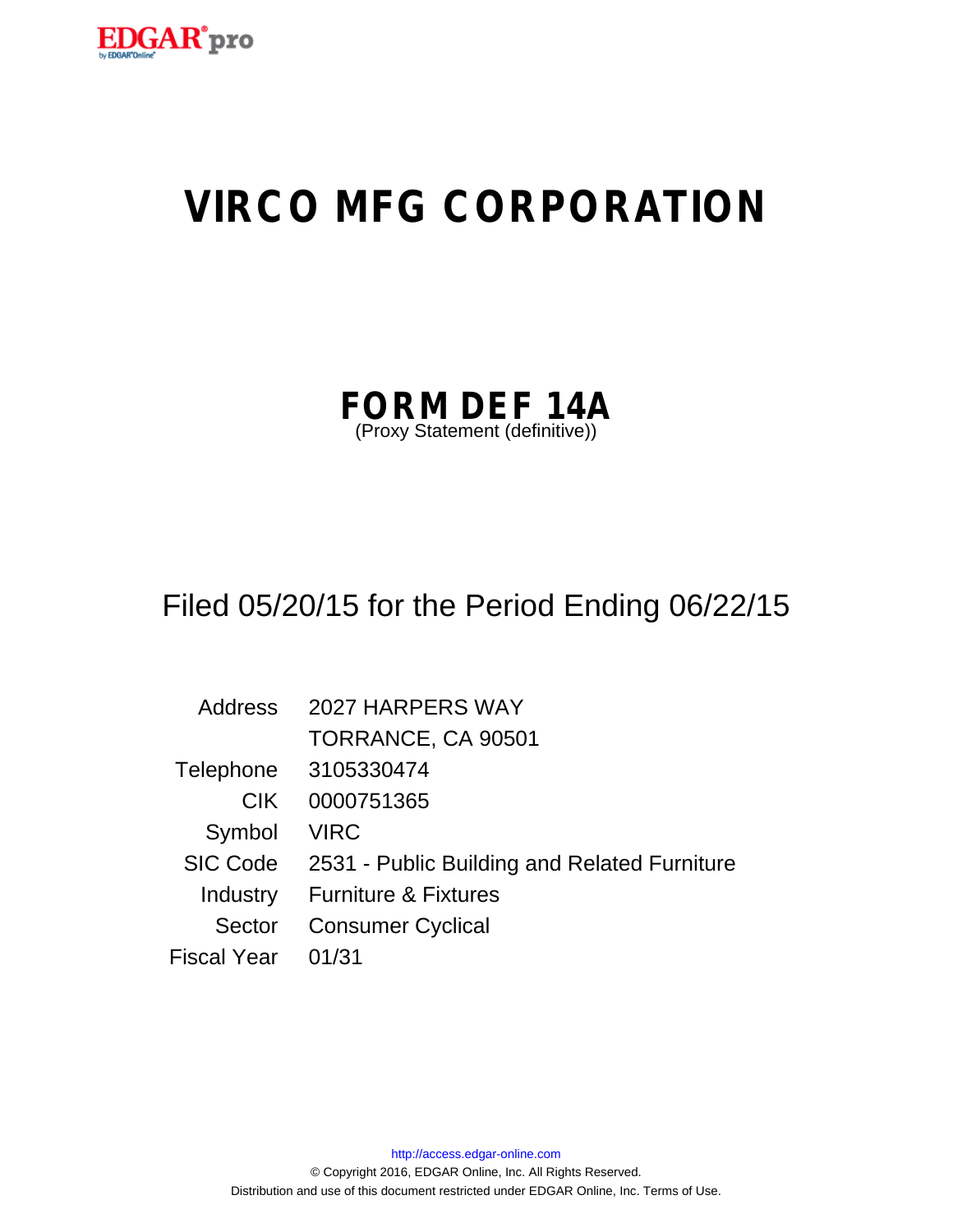# **UNITED STATES SECURITIES AND EXCHANGE COMMISSION Washington, D.C. 20549**

# **SCHEDULE 14A**

# **Proxy Statement Pursuant to Section 14(a) of the Securities Exchange Act of 1934**

Filed by the Registrant  $\boxtimes$  Filed by a Party other than the Registrant  $\Box$ 

Check the appropriate box:

□ Preliminary Proxy Statement

 $\Box$  Confidential, for Use of the Commission Only (as permitted by Rule 14a-6(e)(2))

- Definitive Proxy Statement
- $\Box$  Definitive Additional Materials
- $\Box$  Soliciting Material under Rule 14a-12

# **VIRCO MFG. CORPORATION (Name of registrant as specified in its charter)**

# **(Name of person(s) filing proxy statement, if other than the registrant)**

Payment of Filing Fee (Check the appropriate box):

 $\boxtimes$  No fee required.

- $\Box$  Fee computed on table below per Exchange Act Rules 14a-6(i)(4) and 0-11.
	- (1) Title of each class of securities to which transaction applies:
	- (2) Aggregate number of securities to which transaction applies:
	- (3) Per unit price or other underlying value of transaction computed pursuant to Exchange Act Rule 0-11 (set forth the amount on which the filing fee is calculated and state how it was determined):
	- (4) Proposed maximum aggregate value of transaction:
	- (5) Total fee paid:

 $\Box$  Fee paid previously with preliminary materials.

 $\Box$  Check box if any part of the fee is offset as provided by Exchange Act Rule 0-11(a)(2) and identify the filing for which the offsetting fee was paid previously. Identify the previous filing by registration statement number, or the Form or Schedule and the date of its filing.

(1) Amount Previously Paid:

(2) Form, Schedule or Registration Statement No.:

(3) Filing Party:

(4) Date Filed: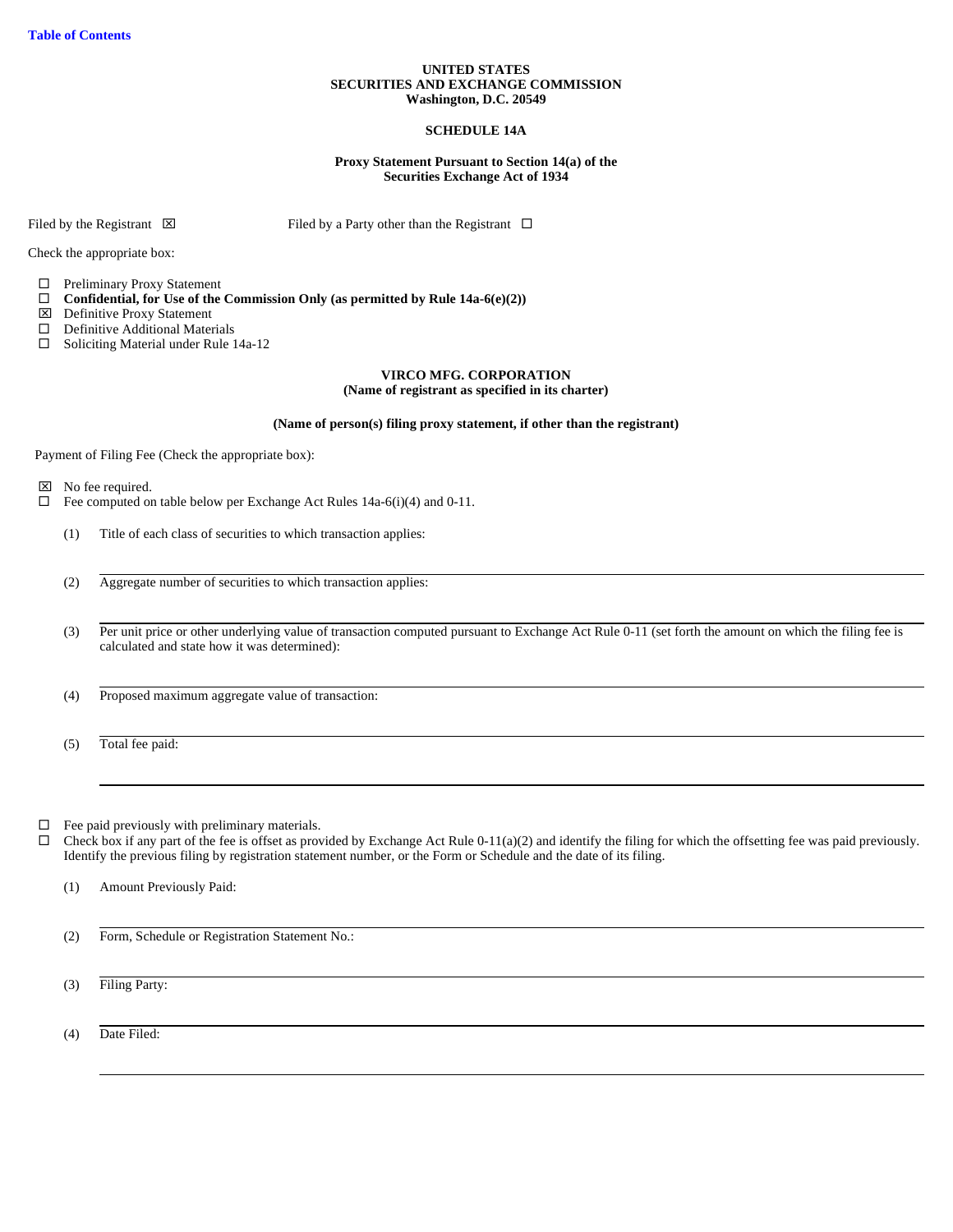# **Virco Mfg. Corporation 2027 Harpers Way Torrance, California 90501**

# **NOTICE OF ANNUAL MEETING OF STOCKHOLDERS To Be Held on June 22, 2015**

The 2015 Annual Meeting of Stockholders ("Annual Meeting") of Virco Mfg. Corporation, a Delaware corporation (the "Company"), will be held on Monday, June 22, 2015, at 10:00 a.m. Pacific Time at the Company's Corporate Headquarters at 2027 Harpers Way, Torrance, CA 90501 for the following purposes:

1. Elect the nominees for directors named in the Proxy Statement;

2. Ratify the appointment of Ernst & Young LLP as the Company's independent registered public accounting firm for fiscal year 2015;

3. Transact such other business as may properly come before the Annual Meeting

The Board of Directors recommends a vote FOR each of proposals 1 and 2. These items are more fully described in the following pages, which are made part of this notice.

The Board of Directors has fixed the close of business on April 30, 2015, as the record date for the determination of stockholders entitled to notice of and to vote at the Annual Meeting and any adjournments and postponements thereof. To ensure that your vote is recorded promptly, please vote as soon as possible, even if you plan to attend the Annual Meeting in person. Most stockholders have three options for submitting their vote: (1) via the Internet, (2) by phone or (3) by mail, using the enclosed proxy card. For further details, see your proxy card. If you have Internet access, **we encourage you to record your vote on the Internet.** It is convenient for you, and it also saves the Company significant postage and processing costs.

**Based on New York Stock Exchange rules, brokers are only permitted to vote on proposal 2 without instructions from the beneficial owner, as discussed in more detail in the Proxy Statement. Therefore, if your shares are held through a brokerage firm, bank or other nominee, they will not be voted on the election of directors, unless you provide voting instructions to your brokerage firm, bank or other nominee.** 

By Order of the Board of Directors

/s/ Robert E. Dose

Robert E. Dose *Secretary* 

Torrance, California May 18, 2015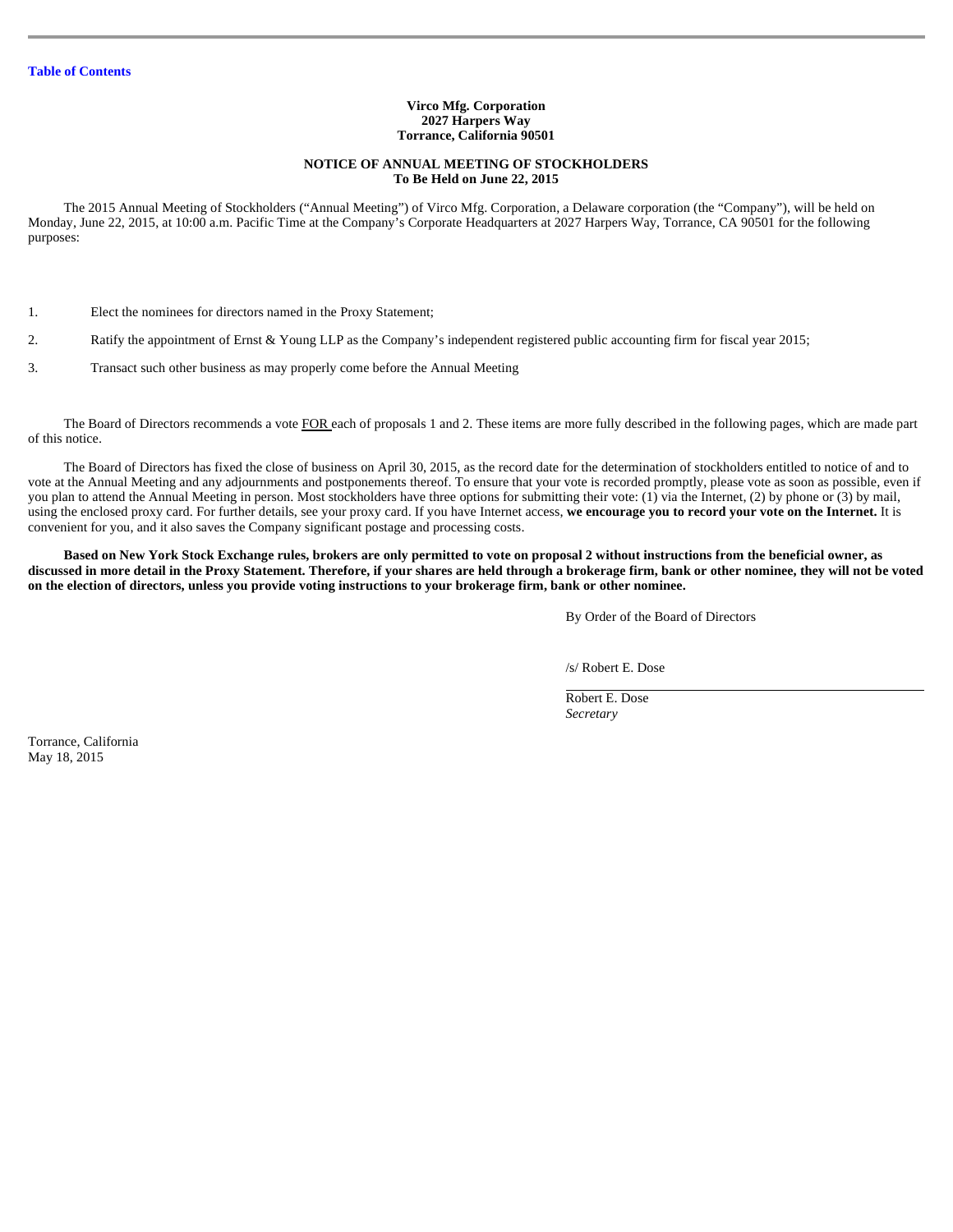# **TABLE OF CONTENTS**

| PROXY STATEMENT                                                                         |                |
|-----------------------------------------------------------------------------------------|----------------|
| <b>GENERAL INFORMATION</b>                                                              |                |
| <b>RECORD DATE AND VOTING</b>                                                           |                |
| <b>CORPORATE GOVERNANCE</b>                                                             | 2              |
| <b>PROPOSAL 1 ELECTION OF DIRECTORS</b>                                                 | $\overline{4}$ |
| PROPOSAL 2 RATIFICATION OF APPOINTMENT OF INDEPENDENT REGISTERED PUBLIC ACCOUNTING FIRM | 6              |
| SECURITY OWNERSHIP OF CERTAIN BENEFICIAL OWNERS AND MANAGEMENT                          | $\tau$         |
| <b>EXECUTIVE COMPENSATION</b>                                                           | 8              |
| <b>DIRECTOR COMPENSATION</b>                                                            | 10             |
| <b>CERTAIN RELATIONSHIPS AND RELATED TRANSACTIONS</b>                                   | 11             |
| <b>REPORT OF THE AUDIT COMMITTEE</b>                                                    | 12             |
| RELATIONSHIP WITH INDEPENDENT REGISTERED PUBLIC ACCOUNTING FIRM                         | 12             |
| <b>OTHER MATTERS</b>                                                                    | 13             |
|                                                                                         |                |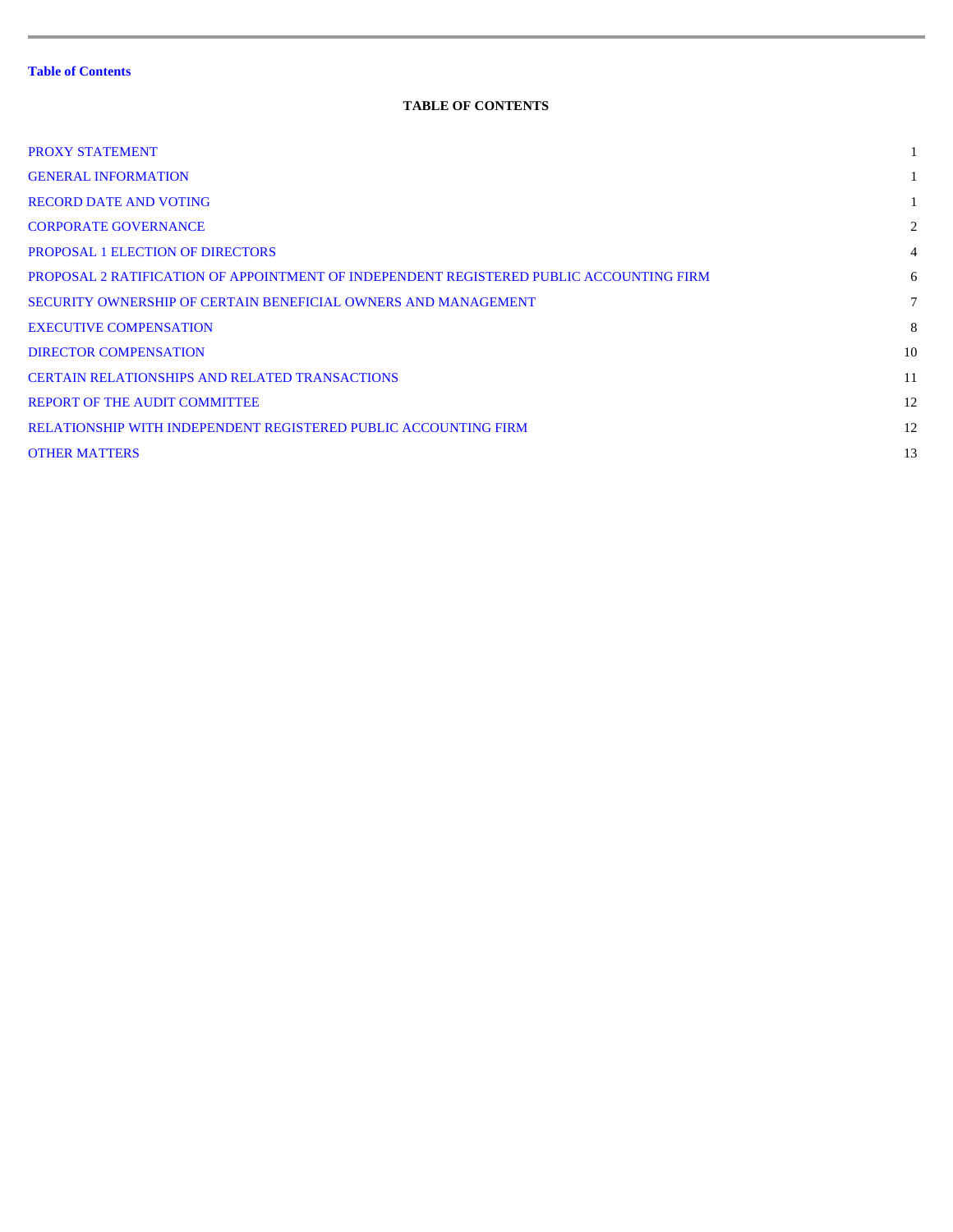**Virco Mfg. Corporation 2027 Harpers Way Torrance, California 90501** 

# **PROXY STATEMENT**  l

#### **FOR ANNUAL MEETING OF STOCKHOLDERS**

**Important Notice Regarding the Availability of Proxy Materials for the Stockholder Meeting to be Held on June 22, 2015 The Proxy Statement and accompanying Annual Report to Stockholders are available at http://service.virco.com/financialinfo** 

# **GENERAL INFORMATION**

This Proxy Statement is being mailed to stockholders of Virco Mfg. Corporation, a Delaware corporation (the "Company"), on or about May 22, 2015, in connection with the solicitation by the Board of Directors of proxies to be used at the 2015 Annual Meeting of Stockholders (the "Annual Meeting") of the Company to be held on Monday, June 22, 2015, at 10:00 a.m. Pacific Time at the Company's Corporate Headquarters located at 2027 Harpers Way, Torrance, California, 90501 and any and all adjournments and postponements thereof.

The cost of preparing, assembling and mailing the Notice of the Annual Meeting, Proxy Statement and form of proxy and the solicitation of proxies will be paid by the Company. Proxies may be solicited in person or by telephone, telegraph, e-mail or other electronic means by personnel of the Company who will not receive any additional compensation for such solicitation. The Company will reimburse brokers or other persons holding stock in their names or the names of their nominees for the expenses of forwarding soliciting material to their principals.

# **RECORD DATE AND VOTING**

The close of business on April 30, 2015, has been fixed as the record date for the determination of stockholders entitled to notice of and to vote at the Annual Meeting. On that date there were 14,852,640 shares of the Company's common stock, par value \$.01 per share ("common stock"), outstanding. All voting rights are vested exclusively in the holders of the Company's common stock. Each share of common stock is entitled to one vote on any matter that may be presented for consideration and action by the stockholders, except that as to the election of directors, stockholders may cumulate their votes. Because two directors are to be elected, cumulative voting means that each stockholder may cast a number of votes equal to two times the number of shares actually owned. That number of votes may be cast for one nominee, divided equally among each of the nominees or divided among the nominees in any other manner. Stockholders wishing to cumulate their votes should make an explicit statement of their intent by so indicating in writing on the proxy card.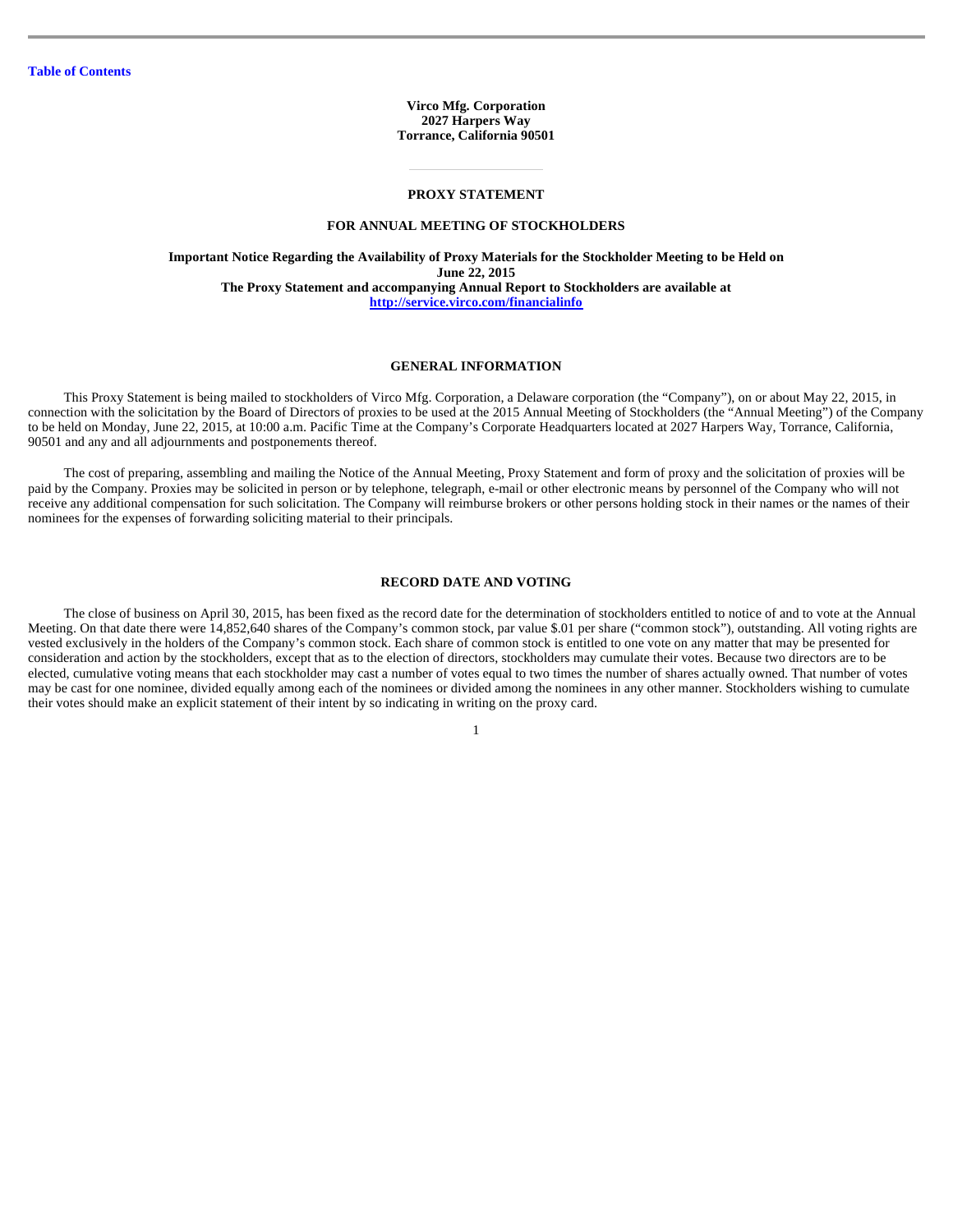Below is a summary of the vote required for adoption of each proposal and the respective effect of abstentions and broker non-votes. For more detailed information see the discussion of the respective proposal below.

| <b>Proposal</b>                   | <b>Vote Required for Approval</b><br>of Proposal | <b>Effect of Abstentions</b> | <b>Effect of Broker Non-Votes</b> |
|-----------------------------------|--------------------------------------------------|------------------------------|-----------------------------------|
| Election of directors             | Plurality of shares voted                        | No effect                    | No effect                         |
| Ratification of Ernst & Young LLP | Majority of shares voted                         | Vote "Against"               | No effect                         |

A broker non-vote occurs when a bank, broker or other nominee does not have authority to vote on a particular item without instructions from the beneficial owner and has not received instructions. Brokers only have discretion to vote on "routine" matters, such as the ratification of the selection of the independent registered public accounting firm. The election of directors is not considered a "routine" matter and, as a result, your broker will not have the discretion to vote on that matter at the 2015 Annual Meeting unless you provide applicable instructions to do so. Therefore, we strongly encourage you to follow the voting instructions on the materials you receive.

Each proxy received will be voted "for" the Board's nominees for election as directors and "for" the ratification of Ernst & Young, LLP, unless the stockholder otherwise directs in his or her proxy. Where the stockholder has appropriately directed how the proxy is to be voted, it will be voted according to his or her direction. Stockholders wishing to cumulate their votes with respect to the election of directors should make an explicit statement of the intent to cumulate votes by so indicating in writing on the proxy card or when voting by telephone or internet. Stockholders holding shares beneficially in street name who wish to cumulate votes should contact their broker, trustee or nominee.

Any stockholder has the power to revoke its proxy at any time before it is voted at the 2015 Annual Meeting by submitting written notice of revocation to the Secretary of the Company at the Company's principal executive offices located at 2027 Harpers Way, Torrance, California 90501, by appearing at the 2015 Annual Meeting and voting in person or by filing a duly executed proxy bearing a later date, either in person at the 2015 Annual Meeting, via the Internet, by telephone, or by mail. Please consult the instructions included with your proxy card for how to vote your shares.

# **CORPORATE GOVERNANCE**

# **Meetings and Independence**

Each director of the Company serving in fiscal 2014 attended at least 75% of the total number of meetings of the Board of Directors and committees on which he served. The Board of Directors held 14 meetings in fiscal 2014. In addition, the independent directors hold two regularly scheduled executive session meetings each fiscal year outside the presence of management as well as additional meetings as are necessary. Directors are expected to attend the 2015 Annual Meeting of Stockholders. Last year all of the directors then in office attended the 2014 Annual Meeting of Stockholders.

The Board of Directors has determined that the following directors, who, as of the Annual Meeting, will constitute a majority of the Board of Directors, are "independent directors" as defined by the NASDAQ Stock Market listing standards: Michael DiGregorio, Robert Lind and Donald Rudkin. Mr. Robert A. Virtue is Mr. Douglas A. Virtue's father.

# **Leadership Structure**

On May 7, 2014 the Board of Directors unanimously approved an amendment to the Company's Bylaws to decrease the size of the Board to five (5) persons. In addition to reducing its size, the Board of Directors determined it was in the best interests of the stockholders to reconstitute the Board with new outside directors. In connection therewith, the Board accepted the resignations of independent directors other than Mr. DiGregorio, who joined the Board in February 2014. Messrs. Lind and Rudkin were appointed to fill the two vacancies that were created by such resignations. The new, smaller Board has helped save the company approximately \$260,000 in direct costs on an annualized basis by eliminating the fees and expenses of four directors. The Board change was also part of repositioning the Company for a more successful future.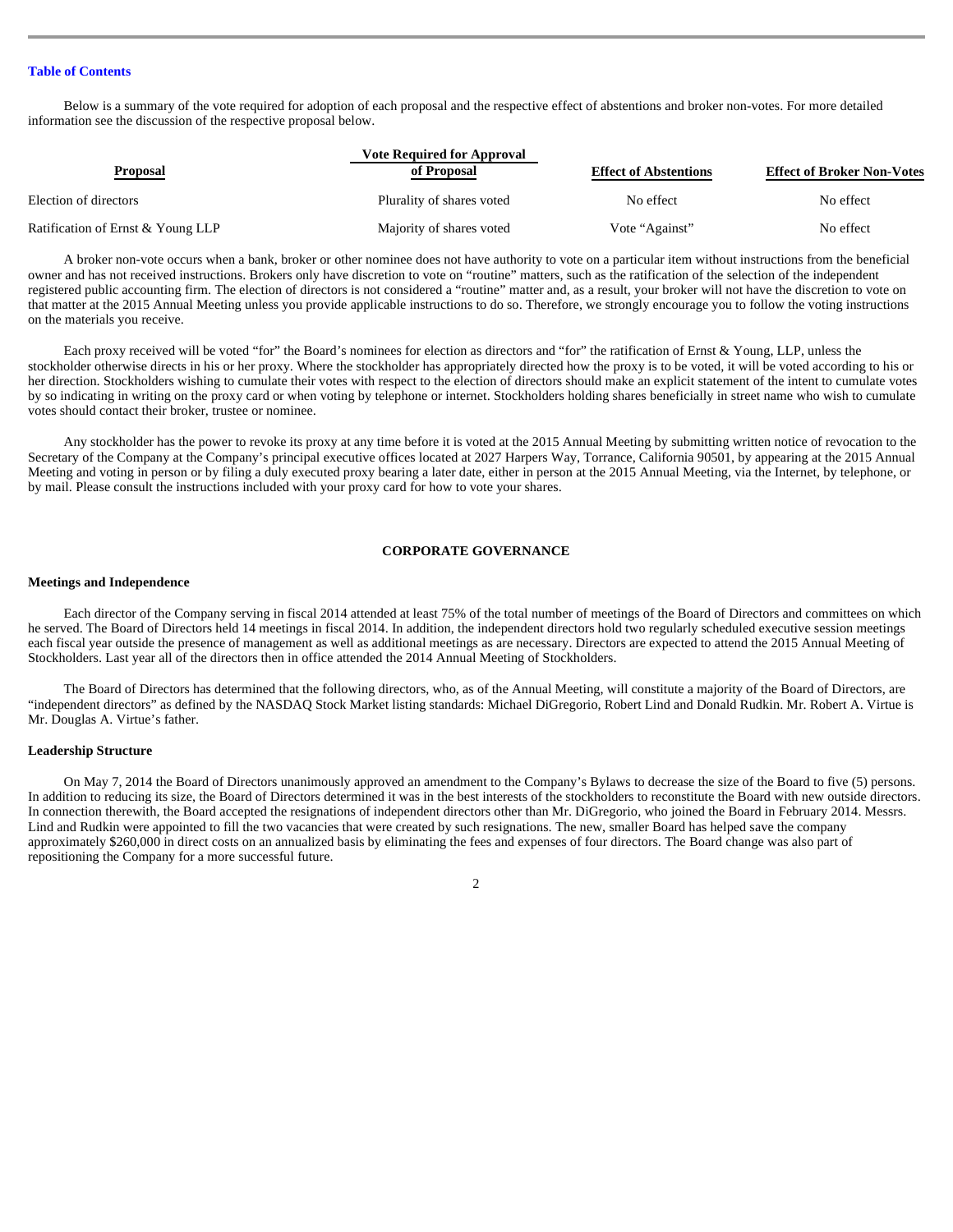Currently, Mr. Robert Virtue serves as Chairman and Chief Executive Officer ("CEO") of the Company. Because the Board also believes that strong, independent Board leadership is a critical component of effective corporate governance, the Board has established the position of lead independent director. The lead independent director position rotates among the independent directors periodically as determined by the independent directors. Mr. DiGregorio was appointed lead independent director to replace the resigning lead independent director. The lead independent director's responsibilities and authority include providing input to the Chairman and CEO on preparation of agendas for Board and committee meetings and communicating to the Chairman and CEO the substance of the discussions and consensus reached at the meetings of independent directors. On May 7, 2014, the Board amended its charter so the lead independent director also serves as chair of the Corporate Governance and Nominating Committee. In addition, the Company has strong governance structures and processes in place to review and confirm the independence of the Board, eliminate conflicts of interest, and prevent dominance of the Board by management. For example, all directors, with the exception of Mr. Robert Virtue and Mr. Douglas Virtue, are independent as defined by the listing standards of the NASDAQ Stock Market, and all committees are made up entirely of independent directors.

# **Audit Committee**

The Board of Directors has a standing Audit Committee which is composed of Messrs. Rudkin (Chair), DiGregorio and Lind. The Audit Committee held five on-site meetings and three telephonic meetings in fiscal 2014. The Audit Committee acts pursuant to a written charter adopted by the Board of Directors. Among other things, the Audit Committee is directly responsible for: the appointment, compensation, retention and oversight of the independent registered public accounting firm; reviewing the independent registered public accounting firm's qualifications and independence; reviewing the plans and results of the audit engagement with the independent registered public accounting firm; reviewing the financial statements of the Company; reviewing the scope of the annual audit by the Company's independent registered public accounting firm; reviewing the audit reports rendered by such independent registered public accounting firm; approving professional services provided by the independent registered public accounting firm and approving financial reporting principles and policies; considering the range of audit and non-audit fees; reviewing the adequacy of the Company's internal accounting controls; and working to ensure the integrity of financial information supplied to stockholders. The Audit Committee also has the other responsibilities enumerated in its charter. The Audit Committee's charter is available on the Company's website at www.virco.com in the Corporate Governance section of the About Virco webpage. Each of the Audit Committee members is an "independent director" as that term is defined for audit committee members by the listing standards of the NASDAQ Stock Market. The Board of Directors determined that each member of the audit committee is qualified as an "audit committee financial expert," as that term is defined in Item 407(d)(5) of Regulation S-K of the Securities Exchange Act of 1934, as amended (the "Exchange Act"). The Board reevaluates the composition of the Audit Committee on at least an annual basis to ensure that its composition remains in the best interests of the Company and its stockholders.

# **Compensation Committee**

The Board of Directors has a standing Compensation Committee which is composed of Messrs. Lind (Chair), DiGregorio, and Rudkin. The Compensation Committee held three on-site meetings in fiscal 2014. The function of the Compensation Committee is, among other things, to: set the Company's compensation policy and administer the Company's compensation plans; make decisions on the compensation of key Company executives (including the review and approval of merit/other compensation budgets and payouts under the Company's incentive plans); review and approve compensation and employment agreements of the Company's executive officers; and recommend pay levels for members of the Board of Directors for consideration and approval by the full Board of Directors. The Compensation Committee oversees the design and implementation of the incentives and risks associated with the Company's compensation policies and practices. The Compensation Committee may consult with the Chief Executive Officer and other members of senior management as it deems necessary and engage the assistance of outside consultants to assist in determining and establishing the Company's compensation policies. During fiscal 2014, the Company contracted with compensation consultants to obtain an evaluation of the compensation for all corporate officers. The Compensation Committee acts pursuant to a written charter adopted by the Board of Directors, a copy of which is available on the Company's website at www.virco.com in the Corporate Governance section of the About Virco webpage.

# **Corporate Governance and Nominating Committee**

The Board of Directors has a standing Corporate Governance and Nominating Committee which is composed of Messrs. DiGregorio (Chair), Lind, and Rudkin. All members of the Corporate Governance and Nominating Committee are "independent directors" as defined in the listing standards of the NASDAQ Stock Market. During fiscal 2014, the Corporate Governance and Nominating Committee held seven on-site meetings. Each of these meetings was held outside the presence of management. The Corporate Governance and Nominating Committee acts pursuant to a written charter adopted by the Board of Directors, a copy of which is available on the Company's website at www.virco.com in the Corporate Governance section of the About Virco webpage. The Corporate Governance and Nominating Committee recommended to the Board of Directors each nominee the Board selected.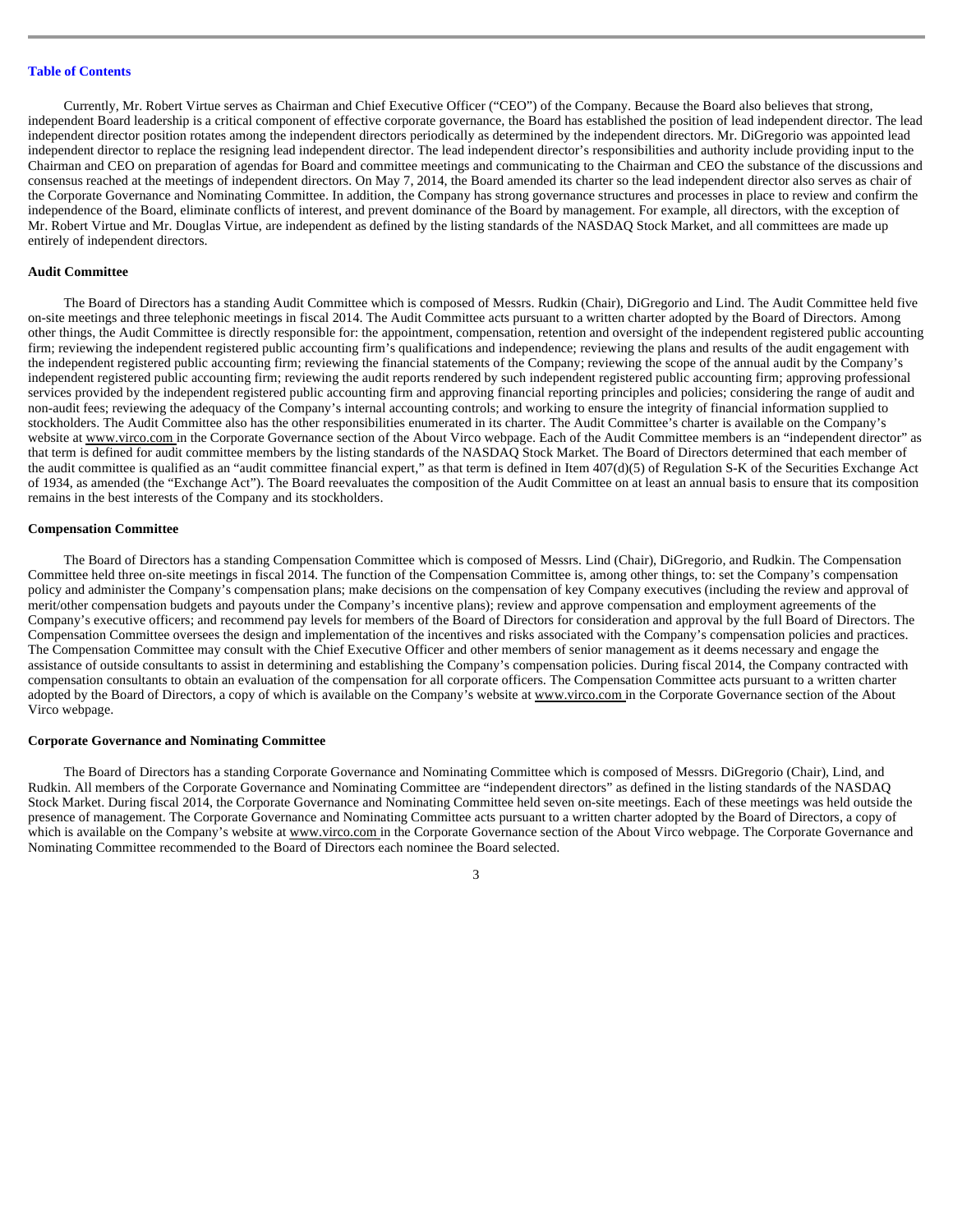The Corporate Governance and Nominating Committee's functions are to identify and recommend to the Board of Directors from time to time candidates for nomination for election as directors of the Company at the Annual Meeting, recommend the composition of the Board of Directors and its committees, monitor a process to assess Board effectiveness and develop and implement Company corporate governance guidelines. Candidates may come to the attention of the Corporate Governance and Nominating Committee through members of the Board of Directors, stockholders or other persons. Consideration of new Board nominee candidates typically involves a series of internal discussions, review of information concerning candidates and interviews with selected candidates. Candidates may be evaluated at regular or special meetings, and may be considered at any point during the year, depending on the Company's needs. In evaluating nominations, the Corporate Governance and Nominating Committee considers a variety of criteria, including business experience and skills, independence, judgment, integrity, the ability to commit sufficient time and attention to Board of Directors activities and the absence of potential conflicts with the Company's interests. The Corporate Governance and Nominating Committee does not establish any specific minimum qualification standards for nominees to the Board of Directors, although from time to time the Corporate Governance and Nominating Committee may identify certain skills or attributes ( *e.g.,* financial experience, business experience) as being particularly desirable to meet specific Board of Director needs that may arise. To recommend a prospective nominee for the Corporate Governance and Nominating Committee's consideration, stockholders should submit a candidate's name and qualifications to the Company's Corporate Secretary at 2027 Harpers Way, Torrance, California 90501, Attention: Robert E. Dose, Secretary.

## **Communications with the Board of Directors**

Any stockholder interested in communicating with individual members of the Board of Directors, the Board of Directors as a whole, any of the committees of the Board or the independent directors as a group may send written communications to the Board of Directors, any committee of the Board of Directors or any director or directors of the Company at 2027 Harpers Way, Torrance, California 90501, Attention: Robert E. Dose, Secretary. Communications received in writing are forwarded to the Board of Directors, or the committee or individual director or directors to whom the communication is directed, unless, at his discretion, the Secretary determines that the communication is of a commercial or frivolous nature, is unduly hostile, threatening, illegal, does not reasonably relate to the Company or its business, or is otherwise inappropriate for the Board of Directors' consideration. In such cases, such correspondence may be forwarded elsewhere in the Company for review and possible response. The Secretary has the authority to discard or disregard any inappropriate communications or to take other appropriate actions with respect to any such inappropriate communications.

# **Code of Ethics**

The Company has adopted a Code of Conduct and Ethics for Directors, Officers and Employees (the "Code"). The Code applies to all Company directors, employees and officers, including the Company's Chief Executive Officer and senior financial officers, including the principal financial and accounting officers. The Code is available on the Company's website at www.virco.com in the Corporate Governance section of the About Virco webpage. The Company intends to post any amendments to or waivers under the Code that apply to its Chief Executive Officer, principal financial officer and principal accounting officer on its website. Upon written request, the Company will provide a copy of the Code free of charge. Requests should be directed to Virco Mfg. Corporation, 2027 Harpers Way, Torrance, California 90501, Attention: Robert E. Dose, Secretary.

#### **PROPOSAL 1**

# **ELECTION OF DIRECTORS**

The Certificate of Incorporation of the Company provides for the division of the Board of Directors into three classes as nearly equal in number as possible, with the term of one class expiring each year. The Company currently has five members on its Board of Directors, with one member in Class I, and two members in each of Class II and Class III. The two nominees for election to the Board as Class II directors with terms expiring at the 2018 Annual Meeting of Stockholders are Robert A. Virtue and Donald R. Rudkin.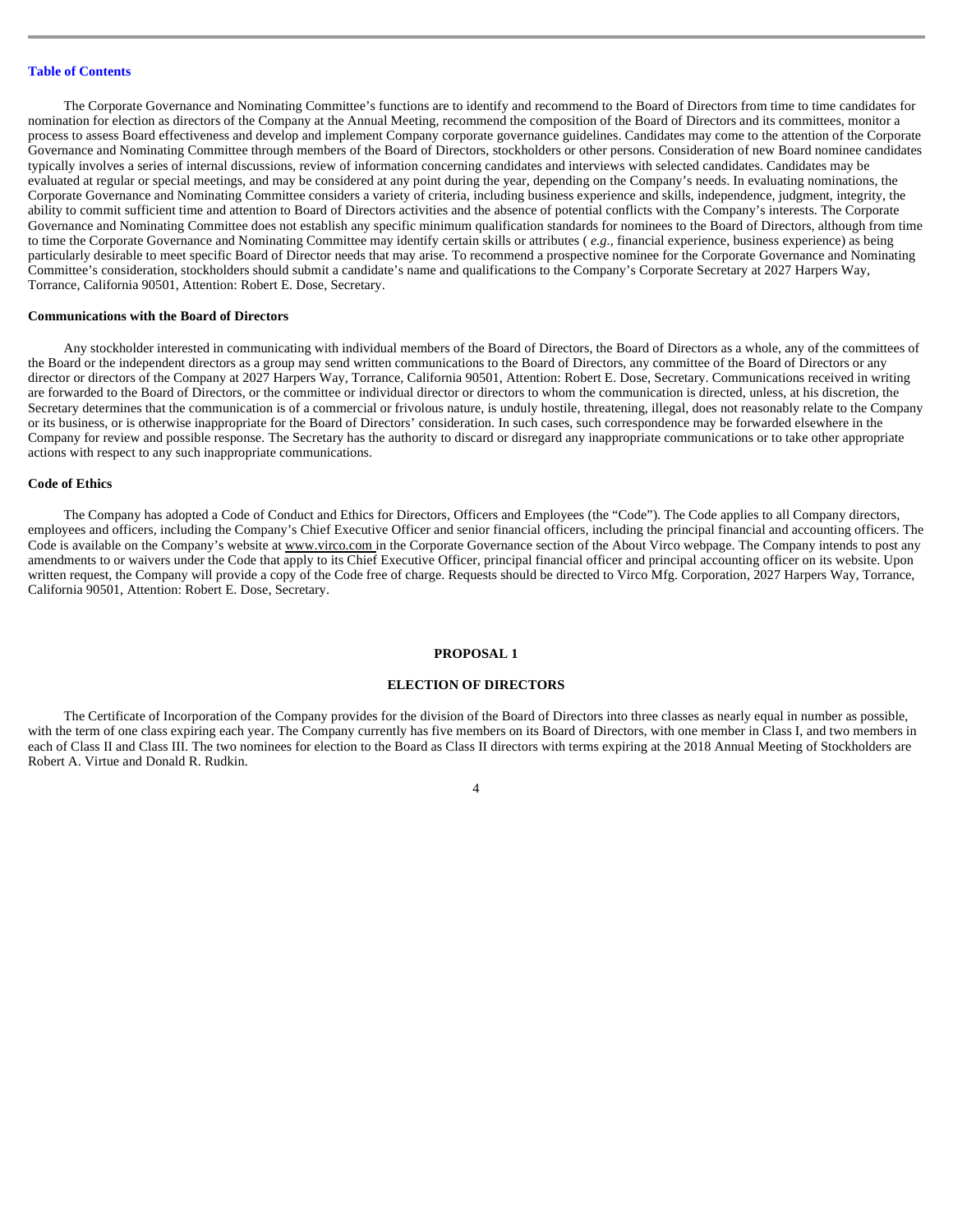It is intended that the proxies solicited by this Proxy Statement will be voted in favor of the election of all nominees to the Board of Directors, unless authority to do so is withheld. Should any of such nominees be unable to serve as a director or should any additional vacancy occur before the election (which events are not anticipated), proxies may be voted for a substitute nominee selected by the Board of Directors. In the event that any person other than the nominees named below should be nominated for election as a director and cumulative voting rights are in effect, the proxies may be voted cumulatively for less than all of the nominees.

The following table sets forth certain information with respect to each of the nominees.

# **The Board of Directors recommends that you vote "FOR" the election of each of the nominees.**

| <b>Name</b>                                                                           | Age | <b>Biographical Information, Skills and Qualifications</b>                                                                                                                                                                                                                                                                                                                                                                                                                                                                                | <b>Director</b><br><b>Since</b> | <b>Class of Director</b><br>(term expires) |
|---------------------------------------------------------------------------------------|-----|-------------------------------------------------------------------------------------------------------------------------------------------------------------------------------------------------------------------------------------------------------------------------------------------------------------------------------------------------------------------------------------------------------------------------------------------------------------------------------------------------------------------------------------------|---------------------------------|--------------------------------------------|
| <b>Nominees for Class II</b><br><b>Directors Whose</b><br><b>Terms Expire in 2018</b> |     |                                                                                                                                                                                                                                                                                                                                                                                                                                                                                                                                           |                                 |                                            |
| Robert A. Virtue                                                                      | 82  | Chairman of the Board and Chief Executive Officer of the Company since 1990;<br>President of the Company from August 1982 to November 2014. Mr. Virtue<br>brings to the Board almost 60 years of experience and knowledge of the<br>Company's business, operations, and culture.                                                                                                                                                                                                                                                          | 1956                            | II $(2018)$                                |
| Donald R. Rudkin                                                                      | 72  | Full time faculty member in the Masters of Business Administration and Masters<br>in Applied Finance programs at Pepperdine University and a quality control<br>consultant to Meloni Hribal Tratner LLP, an accounting and financial services<br>firm, since 2005. Prior to that he was with Deloitte & Touche LLP for 36 years,<br>including serving as the Regional Compliance Officer for the west region. Mr.<br>Rudkin brings extensive financial experience to the Board and qualifies as an<br>"audit committee financial expert." | 2014                            | II $(2018)$                                |
| <b>Class III Directors</b><br><b>Whose Terms Expire</b><br>in 2016                    |     |                                                                                                                                                                                                                                                                                                                                                                                                                                                                                                                                           |                                 |                                            |
| Douglas A. Virtue                                                                     | 56  | President and Chief Operating Officer of the Company since November 2014.<br>Executive Vice President of the Company from December 1997 to November<br>2014; previously General Manager of the Torrance Division of the Company.<br>Mr. Virtue brings to the Board almost 30 years of experience and knowledge of<br>the Company's business, operations and culture.                                                                                                                                                                      | 1992                            | III $(2016)$                               |
| Michael DiGregorio                                                                    | 60  | A management advisor since March 2012, Mr. DiGregorio has been the Chief<br>Financial Officer of numerous privately held and publicly traded companies. He<br>was Executive Vice President and Chief Financial Officer for Korn Ferry<br>International, Inc. from June 2009 to February 2012 and before that he served for<br>three years as Executive Vice President and Chief Financial Officer of St. John<br>Knits International, Inc.                                                                                                | 2014                            | III $(2016)$                               |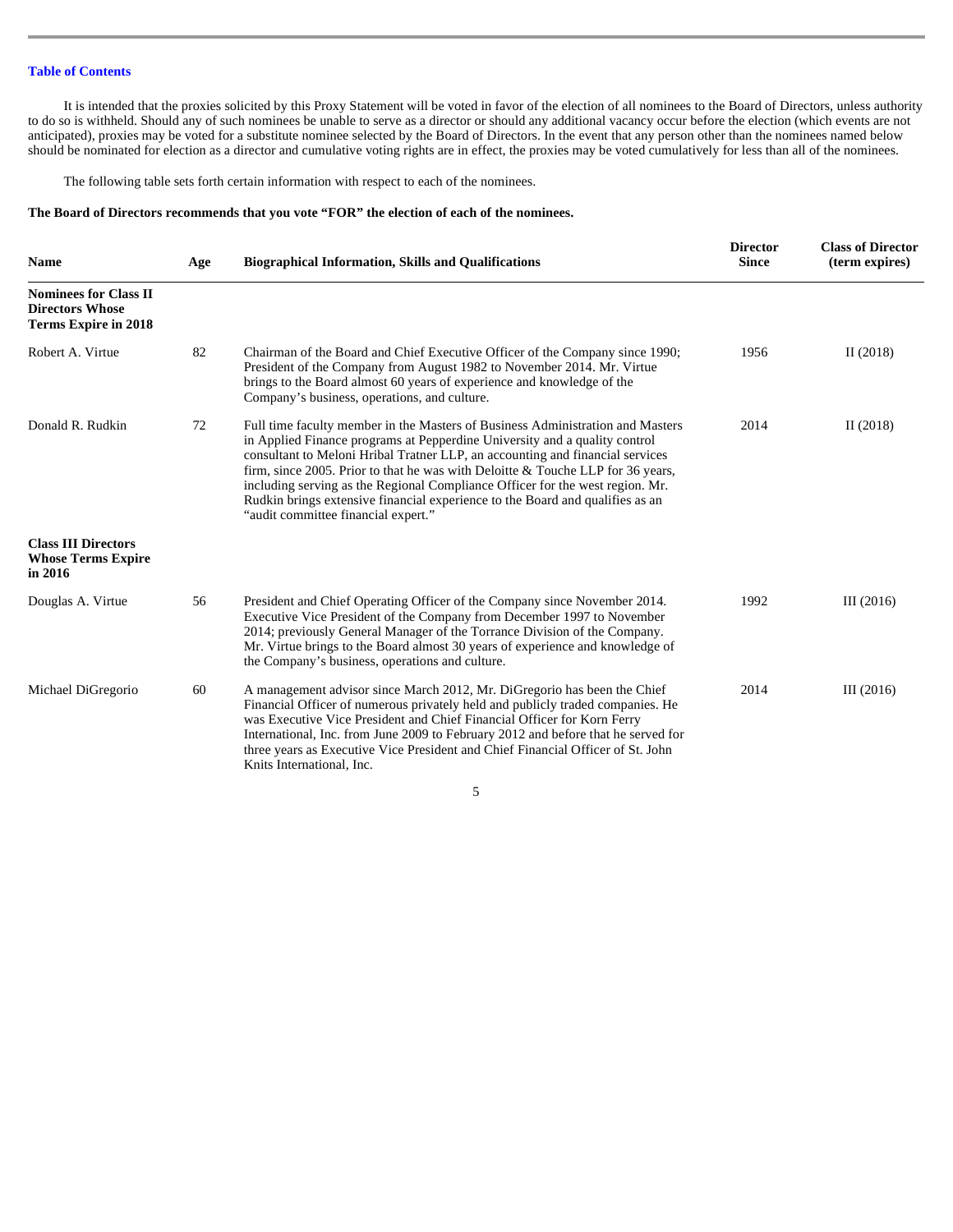| <b>Class I Director whose</b><br>Term Expires in 2017 |    | He serves on the boards of Calavo Growers, Inc. (NASDAQ: CVGW), Matilda Jane<br>Clothing Company, Ironclad Performance Wear Corporation (OB: ICPW), and<br>Humantelligence and is a member of the audit committee for KidSave. Mr.<br>DiGregorio brings significant financial and board experience and qualifies as an<br>"audit committee financial expert."                                                                                                                                                                                                                                                                                                                                                                                                                                                                                                                                                                                                                                                                                                                                                                                      |      |         |
|-------------------------------------------------------|----|----------------------------------------------------------------------------------------------------------------------------------------------------------------------------------------------------------------------------------------------------------------------------------------------------------------------------------------------------------------------------------------------------------------------------------------------------------------------------------------------------------------------------------------------------------------------------------------------------------------------------------------------------------------------------------------------------------------------------------------------------------------------------------------------------------------------------------------------------------------------------------------------------------------------------------------------------------------------------------------------------------------------------------------------------------------------------------------------------------------------------------------------------|------|---------|
| Robert Lind                                           | 67 | Managing Partner of Berkshire Bridge Capital, LLC, an investment bank, since<br>October 2005. Mr. Lind also served as Managing Partner of Berkshire Bridge<br>Partners, LLC, a licensed investment advisor, and Nevada Growth Capital Fund from<br>October 2012 to March 2014 and as a Director of Nevada Capital Investment<br>Corporation, a statutory public benefit corporation formed by the State of Nevada to<br>provide venture funding for Nevada businesses, from July 2011 to April 2012. Mr.<br>Lind previously was a Managing Director of SAIC's Venture Capital Corporation,<br>served as Head of Corporate Development at Rockwell International, was a<br>Managing Director at Lehman Brothers Holdings, Inc. and served as a board member<br>on the Yosemite Conservancy Board of Trustees until December 31, 2014. Currently<br>he is a Council Member on the Strategic Projects Committee for the Yosemite<br>Conservancy. Mr. Lind brings over 35 years of investment banking, venture capital<br>investing, corporate management and commercial banking experience and qualifies<br>as an "audit committee financial expert." | 2014 | I(2017) |

# **PROPOSAL 2**

# **RATIFICATION OF APPOINTMENT OF INDEPENDENT REGISTERED PUBLIC ACCOUNTING FIRM**

The Company's Audit Committee has selected Ernst & Young LLP, independent registered public accounting firm, to audit its financial statements for the fiscal year ending January 31, 2016, and recommends that the stockholders vote for ratification of that appointment. The Company's Audit Committee has reviewed the professional services provided by Ernst & Young LLP, as described above, has considered the possible effect of such services on the independence of the firm, and has determined that such services have not affected Ernst & Young LLP's independence. Notwithstanding this selection, the Audit Committee, at its discretion, may direct the appointment of new auditors at any time during the fiscal year if the Audit Committee determines that such a change would be in the best interests of the Company and its stockholders.

The affirmative vote of a majority of the votes cast is required to ratify the Audit Committee's selection. The Company is not required to submit the selection of the independent registered public accounting firm to the stockholders for approval, but is doing so as a matter of good corporate governance. If the stockholders reject the selection, the Board of Directors will reconsider its selection.

# **The Board of Directors recommends a vote "FOR" the ratification of the appointment of Ernst & Young LLP as the Company's independent registered public accounting firm for fiscal 2015.**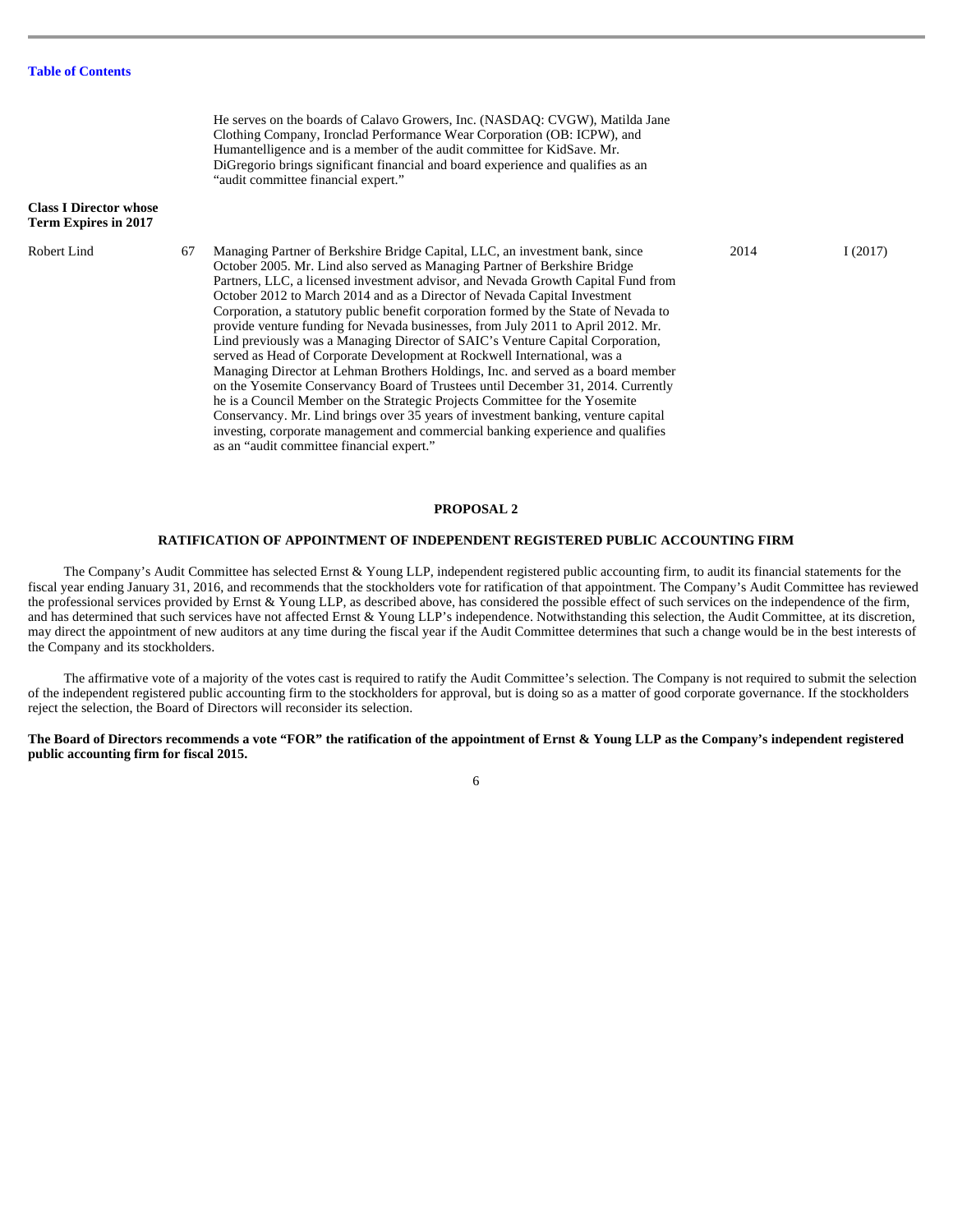# **SECURITY OWNERSHIP OF CERTAIN BENEFICIAL OWNERS AND MANAGEMENT**

# **Shares Owned By Directors, Management and Principal Stockholders**

The following table sets forth information as of April 30, 2015 (unless otherwise indicated), relating to the beneficial ownership of the Company's common stock by (i) each person known by the Company to own beneficially more than 5% of the outstanding shares of common stock of the Company, (ii) each director and director-nominee of the Company, (iii) each Named Executive Officer of the Company, as named in the Summary Compensation Table and (iv) all executive officers and directors of the Company as a group. Unless otherwise indicated, the mailing address of each of the persons named is c/o Virco Mfg. Corporation, 2027 Harpers Way, Torrance, California 90501.

| Name of Beneficial Owner*                                                                      | <b>Amount and Nature of Beneficial</b><br>Ownership<br>$(*)$ | <b>Percent of Class</b><br>(%) |
|------------------------------------------------------------------------------------------------|--------------------------------------------------------------|--------------------------------|
| Wedbush Inc. $(1)$                                                                             | 1,731,630                                                    | 11.66                          |
| Minerva Advisors (2)                                                                           | 1,036,429                                                    | 6.98                           |
| Robert A. Virtue $(3)$ $(4)$<br>Chairman of the Board of Directors and Chief Executive Officer | 394,113                                                      | 2.7                            |
| Douglas A. Virtue (4)<br>Director, President and Chief Operating Officer                       | 723,202                                                      | 4.9                            |
| Michael DiGregorio<br>Director                                                                 | 29,542                                                       | (5)                            |
| Robert Lind<br>Director                                                                        | 9,542                                                        | (5)                            |
| Donald Rudkin<br>Director                                                                      | 9,542                                                        | (5)                            |
| Robert E. Dose<br>Vice President Finance, Secretary, Treasurer                                 | 57,417                                                       | (5)                            |
| All executive officers and directors as a group (10 persons)                                   | 1,400,914                                                    | 9.4                            |

(\*) Except as indicated in the footnotes to this table and pursuant to applicable community property laws, to the knowledge of the Company, the persons named in this table have sole voting and investment power with respect to all shares beneficially owned by them. For purposes of this table, a person is deemed to be the "beneficial owner" of any security if the person has the right to acquire beneficial ownership of such security within 60 days of April 30, 2015 including but not limited to, any right to acquire through the exercise of any option, warrant or right or through the conversion of a security. Amounts for Messrs. Robert Virtue, Douglas Virtue, Dose, and all executive officers and directors as a group, include 12,000, 12,000, 12,000 and 48,000 shares issuable upon exercise of options or as restricted stock grants, respectively, and 38,341, 50,579, 5,376 and 147,727 shares held under the Company's 401(k) Plan as of April 30, 2015, respectively.

(1) Reflects information as of December 31, 2014, as reported in a Schedule 13G/A filing on February 18, 2015, by Wedbush, Inc. ("WI"), Edward W. Wedbush ("EWW"), and Wedbush Securities, Inc. ("WS"). The business addresses of the above filers are as follows: WI— 1000 Wilshire Blvd., Los Angeles, CA 90017- 2457; EWW and WS— P.O. Box 30014, Los Angeles, CA 90030-0014. WI has the sole power to vote and dispose of 619,806 shares and shared power to vote and dispose of 841,623; EWW has sole power to vote and dispose of 681,694 shares, shared power to vote 1,523,317 shares, and shared power to dispose of 1,731,630 shares; and WS has sole power to vote and dispose of 188,805 shares, shared power to vote 841,623 shares, and shared power to dispose of 1,049,936 shares.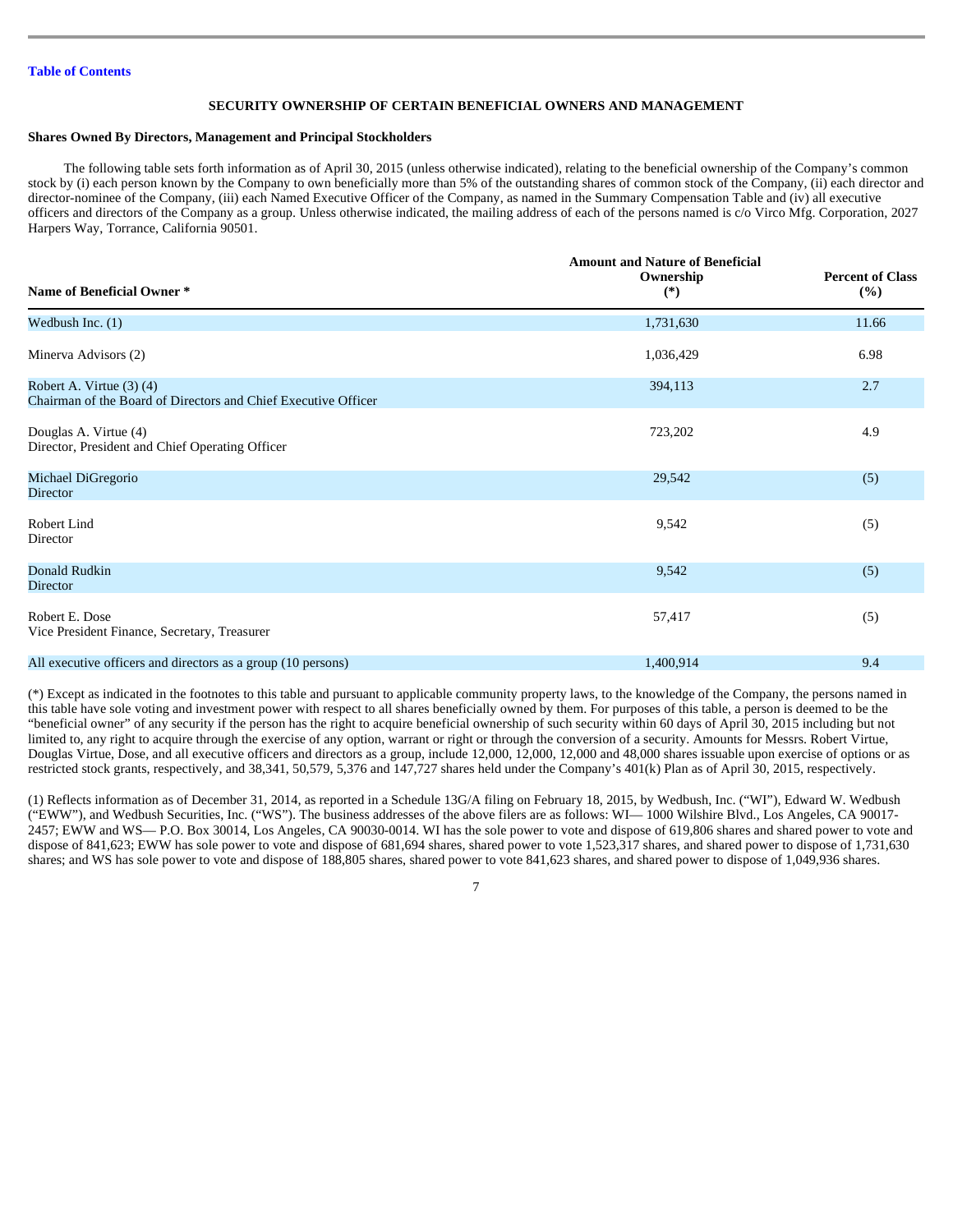(2) Reflects information as of December 31, 2014, as reported in a Schedule 13G filing on January 26, 2015, by Minerva Advisors LLC ("Minerva LLC"), Minerva Group, LP ("Minerva Group"), Minerva GP, LP ("Minerva GP"), Minerva GP, Inc. ("Minerva Inc.") and David P. Cohen. The address for each of the reporting persons is 50 Monument Road, Suite 201, Bala Cynwyd, PA 19004. Minerva LLC has sole power to vote and sole power to dispose of 595,270 shares, and shared power to vote and to dispose of 440,133 shares; each of Minerva Group, Minerva GP, and Minerva Inc. has sole power to vote and sole power to dispose of 595,270 shares and shared power to vote and dispose of 0 shares, and Mr. Cohen has sole power to vote and dispose of 596,296 shares, and shared power to vote and dispose of 440,133 shares.

(3) Excludes 1,816,333 shares owned beneficially by Mr. Robert Virtue's adult children, including Mr. Douglas Virtue, as to which Mr. Robert Virtue disclaims beneficial ownership.

(4) Douglas A. Virtue is Robert A. Virtue's son. The total number of shares beneficially owned by Mr. Robert A. Virtue, his brother Richard J. Virtue, his sister, Nancy Virtue-Cutshall and their children (including Mr. Douglas A. Virtue), aggregate 5,376,961 shares or 36.1% of the total shares of common stock outstanding. Robert A. Virtue, Richard J. Virtue, Nancy Virtue-Cutshall and certain of their respective spouses and children (including Douglas A. Virtue) (collectively, the "Virtue Stockholders") and the Company have entered into an agreement with respect to certain shares of the Company's common stock received by the Virtue Stockholders as gifts from the founder, Julian A. Virtue, including shares received in subsequent stock dividends in respect of such shares. Under the agreement, each Virtue Stockholder who proposes to sell any of such shares is required to provide the remaining Virtue Stockholders notice of the terms of such proposed sale. Each of the remaining Virtue Stockholders is entitled to purchase any or all of such shares on the terms set forth in the notice. The Company may purchase any shares not purchased by such remaining Virtue Stockholders on such terms. The agreement also provides for a similar right of first refusal in the event of the death or bankruptcy of a Virtue Stockholder, except that the purchase price for the shares is to be based upon the then prevailing sales price of the Company's common stock on the NASDAQ Stock Market.

(5) Less than 1%.

# **EXECUTIVE COMPENSATION**

# **Summary Compensation Table for Fiscal 2014 & 2013**

The table below sets forth the compensation awarded to, earned by, or paid to, each of the Named Executive Officers for fiscal 2014 and 2013. The Company has no employment agreements with any of its executives. While employed, executives are entitled to base salary, participation in the executive compensation programs identified in the tables below and other benefits common to all employees.

|                               |      | Salary  | <b>Bonus</b>             | <b>Stock</b><br>Awards   | Non-Equity<br><b>Incentive Plan</b><br>Compensation | Nonqualified<br>Deferred<br>Compensation<br>Earnings | All Other<br>Compensation | Total   |
|-------------------------------|------|---------|--------------------------|--------------------------|-----------------------------------------------------|------------------------------------------------------|---------------------------|---------|
| Name and Position             | Year | $($)$   | $(\$)$                   | $($ \$ $)(1)$            | $($)$                                               | $(\$)$                                               | $($ (\$)(2)               | $(\$)$  |
| Robert A. Virtue              | 2014 | 240,480 | $\sim$                   | 78,300                   | $\overline{\phantom{0}}$                            | $\sim$                                               | 12,000                    | 330,780 |
| Chairman & CEO                | 2013 | 240,480 | $\sim$                   | $\sim$                   | $\sim$                                              | $\sim$                                               | 12,000                    | 252,480 |
| Douglas A. Virtue             | 2014 | 218,788 | $\overline{\phantom{a}}$ | 78,300                   | $\overline{\phantom{a}}$                            | $\overline{\phantom{a}}$                             | 8,892                     | 305,980 |
| President & COO               | 2013 | 213,711 | $\overline{\phantom{0}}$ | $\overline{\phantom{a}}$ | $\overline{\phantom{a}}$                            | $\overline{\phantom{a}}$                             | 9,093                     | 222,804 |
| Robert E. Dose                | 2014 | 255,480 | $\sim$                   | 78,300                   | $\overline{\phantom{0}}$                            | $\overline{a}$                                       | 12,000                    | 345,780 |
| <b>Vice President Finance</b> | 2013 | 255,480 | $\overline{\phantom{a}}$ | $\overline{\phantom{0}}$ | $\sim$                                              | $\sim$                                               | 12,000                    | 267,480 |

(1) The amounts shown in this column are the aggregate grant date fair value of stock awards granted during the applicable fiscal year, computed in accordance with Financial Accounting Standards Board Accounting Standards Codification Topic 718 ("FASB 718"). The assumptions used to calculate these figures are described in Note 5 of the Company's Form 10-K for the applicable fiscal year.

(2) The amounts in this column include automobile allowances and the value of personal use of a Company provided vehicle.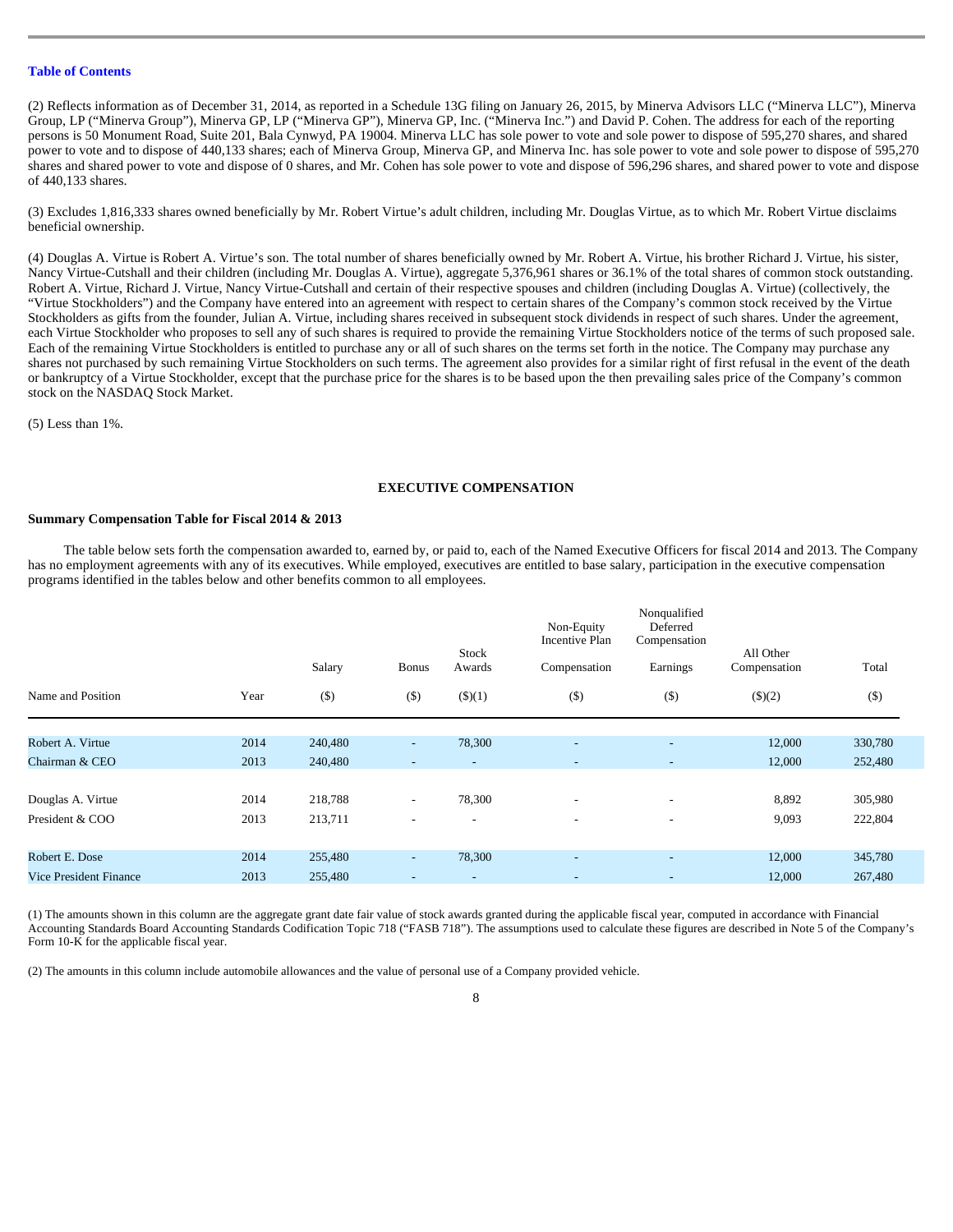# **Outstanding Equity Awards at Fiscal Year-End 2014**

The following table sets forth the Named Executive Officers' outstanding equity awards as of the end of fiscal 2014.

|                        | <b>Stock Awards</b> |                                                               |                                                                                      |  |  |
|------------------------|---------------------|---------------------------------------------------------------|--------------------------------------------------------------------------------------|--|--|
| Name and Title         | Year of<br>Award    | Shares or Units of<br>Stock that have not<br>Vested $(\#)(1)$ | Market Value of Shares or<br>Units of Stock that have not<br>Vested $(\text{$}0)(2)$ |  |  |
|                        |                     |                                                               |                                                                                      |  |  |
| Robert A. Virtue       | 2012                | 18,000                                                        | 43,200                                                                               |  |  |
| Chairman & CEO         | 2014                | 30,000                                                        | 72,000                                                                               |  |  |
|                        |                     |                                                               |                                                                                      |  |  |
| Douglas A. Virtue      | 2012                | 18,000                                                        | 43,200                                                                               |  |  |
| President & COO        | 2014                | 30,000                                                        | 72,000                                                                               |  |  |
|                        |                     |                                                               |                                                                                      |  |  |
| Robert E. Dose         | 2012                | 18,000                                                        | 43,200                                                                               |  |  |
| Vice President Finance | 2014                | 30,000                                                        | 72,000                                                                               |  |  |

(1) All RSUs vest at 20% per year for five years from the grant date. For the 18,000 RSUs remaining from the June 19, 2012 RSU award there are three remaining vesting date: June 19, 2015, June19, 2016, and June 19, 2017. For the 30,000 RSUs remaining from the June 24, 2014 RSU award there are five remaining vesting dates: June 24, 2015, June 24, 2016, June 24, 2017, June 24, 2018, and June 19, 2019.

(2) All year-end dollar values were computed based on the fiscal year-end closing price of \$2.41 per share of common stock less the \$0.01 par value of the share of Common Stock that is paid by the Named Executive Officer.

# **Retirement Benefits**

The Company maintains two defined benefit pension plans in which the Named Executive Officers participate, the Virco Employees Retirement Plan ("Employee Plan") and the Virco Important Performers Retirement Plan ("VIP Plan"). The Company and its subsidiaries cover all employees under the Employee Plan, which is a qualified noncontributory defined benefit retirement plan. Benefits under the Employee Plan are based on years of service and career average earnings. The Company also provides a supplementary retirement plan for certain key employees, the VIP Plan. The VIP Plan provides a benefit up to 50% of average compensation for the last five years in the VIP Plan, offset by benefits earned under the Employee Plan. Effective December 31, 2003, the Company froze all future benefit accruals under the plans. Employees can continue to vest under the benefits earned to date, but no covered participants will earn additional benefits under the plan freeze.

# **Potential Payments upon Termination or Change-in-Control**

The Company does not have employment agreements with any of the Named Executive Officers. Retirement, death, disability and change-in-control events do not trigger the payment of compensation to the Named Executive Officers that is not available to all salaried employees (including the amounts included in the "Retirement Benefits" discussion above). Named Executive Officers do not have a contractual right to receive severance benefits.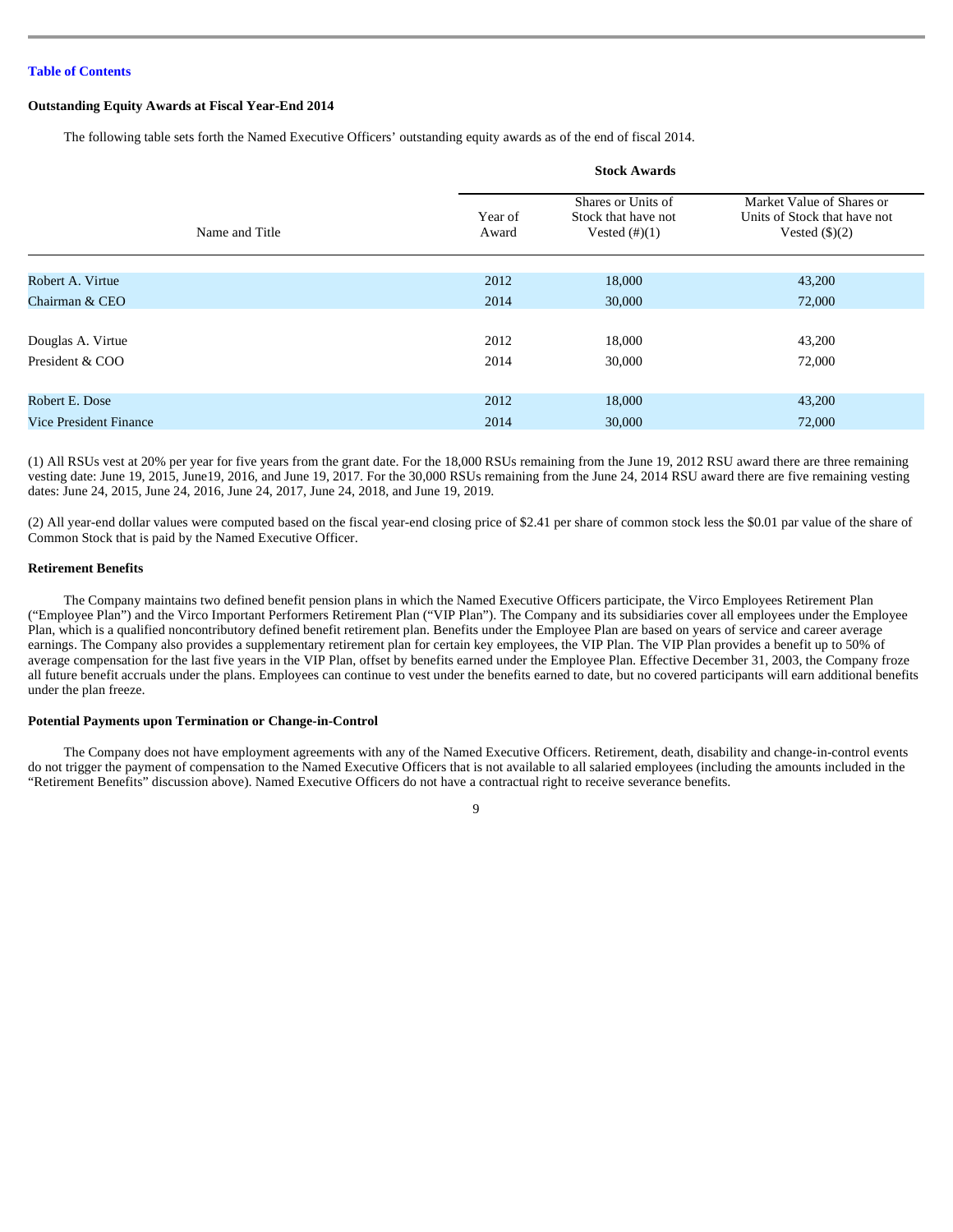As noted in "Post-Employment and Other Events," pursuant to the Company's 2007 and 2011 Stock Incentive Plans, the vesting of all outstanding stock awards is accelerated upon a change-in-control. In addition, under the Virco Important Performers (VIP) Plan, the vesting of retirement benefits is accelerated upon the occurrence of a change-in-control or the death of the participant, however, all of the Named Executive Officers are already fully vested in their retirement benefits under the VIP Plan. Change-in-control is defined as a party other than the members of the Virtue family accumulating 20% or more of the Company's common stock.

# **DIRECTOR COMPENSATION**

Directors who are also officers of the Company receive no additional compensation for their services as directors. Directors receive an annual retainer of \$75,000 composed of (i) \$50,000 in the form of quarterly cash payments and (ii) \$25,000 in the form of restricted stock granted each year on the date of the Annual Meeting of Stockholders. The Directors are reimbursed for travel and related expenses incurred to attend meetings. The Company previously established a pension plan for non-employee directors who have served as such for at least 10 years, providing for a series of quarterly payments (equal to the portion paid to the nonemployee directors' annual service fee) for such director's lifetime following the date on which such director ceases to be a director for any reason other than death. Effective December 31, 2003, the Company froze all future benefit accruals under the pension plan. The current Directors are not covered by this Plan.

The Company's guidelines with regard to common stock ownership by directors are for each director to own common stock with a market value of three times or more the annual cash retainer.

The following table sets forth the compensation paid to each independent director who served during fiscal 2014:

|                                 | Fees Earned        |                     | Nonqualified<br>Deferred<br>Compensation |                           |         |
|---------------------------------|--------------------|---------------------|------------------------------------------|---------------------------|---------|
|                                 | or Paid in<br>Cash | <b>Stock Awards</b> | Earnings                                 | All Other<br>Compensation | Total   |
| Name and Position               | $($ (\$)(1)        | $(\$)$              | $(\$)$                                   | \$)(3)                    | $($ \$) |
| <b>Current Directors (2):</b>   |                    |                     |                                          |                           |         |
| Michael DiGregorio              | 45,250             | 16,667              |                                          | $\sim$                    | 61,917  |
| Robert Lind                     | 37,500             | 16,667              |                                          | $\overline{\phantom{a}}$  | 54,167  |
| Donald Rudkin                   | 37,500             | 16,667              |                                          | $\sim$                    | 54,167  |
| Directors who resigned in 2014: |                    |                     |                                          |                           |         |
| Donald S. Friesz (4)            | 20,250             | 8,333               |                                          | 48,720                    | 77,303  |
| Thomas J. Schulte (4)           | 24,000             | 8,333               |                                          | $\overline{\phantom{a}}$  | 32,333  |
| Glen D. Parish (4)              | 20,250             | 8,333               |                                          | 64,491                    | 93,074  |
| Dr. James R. Wilburn (4)        | 25,000             | 8,333               |                                          | 9,000                     | 42,333  |
| William L. Beer (4)             | 34,000             | 8,333               |                                          |                           | 42,333  |
| Robert K. Montgomery (5)        | 22,750             | 8,333               |                                          | 9,000                     | 40,083  |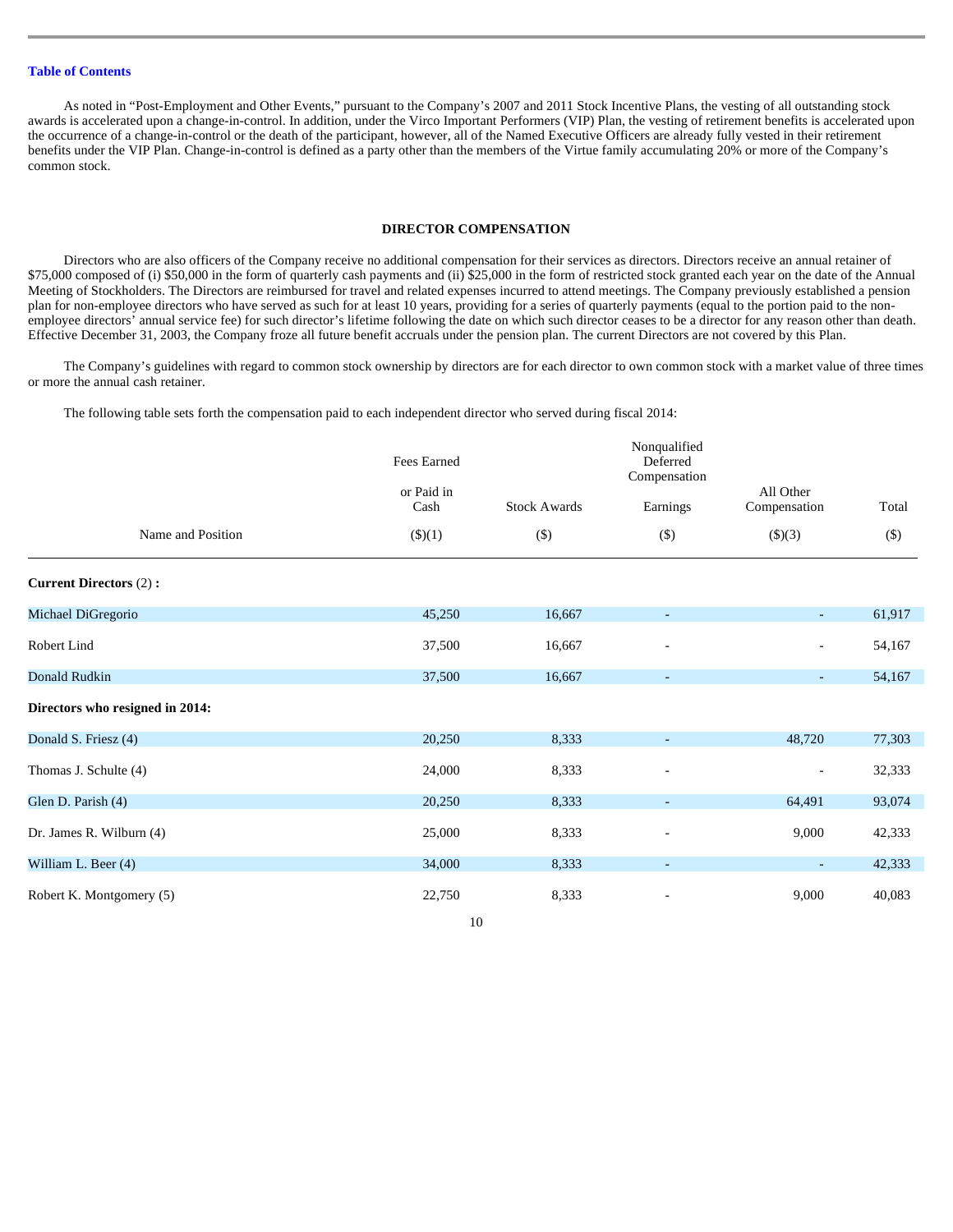(1) Cash Fees include the cash portion of the annual retainer of plus fees for serving as a lead director, committee chair, or committee member.

(2) A grant of 9,542 shares of restricted stock with a grant date fair value of \$25,000 was awarded on the day of the 2014 Annual Meeting.

(3) Messrs. Friesz and Parish are former officers of the Company. Other compensation consists of pension benefits earned as an employee of the Company and paid in retirement. Messrs. Friesz, Wilburn, and Montgomery receive pension benefits earned as non-executive directors.

# (4) Resigned effective May 7, 2014.

(5) Resigned effective with the commencement of the 2014 Annual Meeting.

# **Securities Authorized for Issuance Under Equity Compensation Plans**

|                                                        |                                                                                                                     | Equity compensation I had information                                                           |                                                                                                                                                                      |
|--------------------------------------------------------|---------------------------------------------------------------------------------------------------------------------|-------------------------------------------------------------------------------------------------|----------------------------------------------------------------------------------------------------------------------------------------------------------------------|
| Plan category                                          | Number of securities<br>to be issued upon<br>exercise of<br>outstanding options,<br>warrants and rights<br>$^{(#)}$ | Weighted-average<br>exercise price of<br>outstanding<br>options, warrants<br>and rights<br>(\$) | Number of<br>securities remaining<br>available for future<br>issuance under<br>equity compensation<br>plans - excluding<br>securities reflected<br>in column<br>(# ) |
| Equity compensation plans approved by security holders |                                                                                                                     |                                                                                                 | 891,769 (1)                                                                                                                                                          |

Equity Compensation Plan Information

(1) Represents the number of shares available for issuance as of January 31, 2015, under the Company's 2011 Stock Incentive Plan.

# **CERTAIN RELATIONSHIPS AND RELATED TRANSACTIONS**

Jerald Farrell, who is the brother of Patricia Quinones, our Vice President of Logistics, Marketing Services and Information Services, has been employed by the Company in various positions since March 24, 1997, and most recently as Director of Technical Operations. During fiscal 2013 and 2014, the total compensation (which includes base salary, the value of stock based awards and personal use of a Company car) paid by the Company to Mr. Farrell was approximately \$154,136 and \$158,853, respectively. Kathy Virtue Young, who is the daughter of Robert A. Virtue and sister of Douglas A. Virtue, has been employed by the Company in various sales positions since October 27, 1986, most recently as a Regional Sales Manager. During 2013 and 2014, the total compensation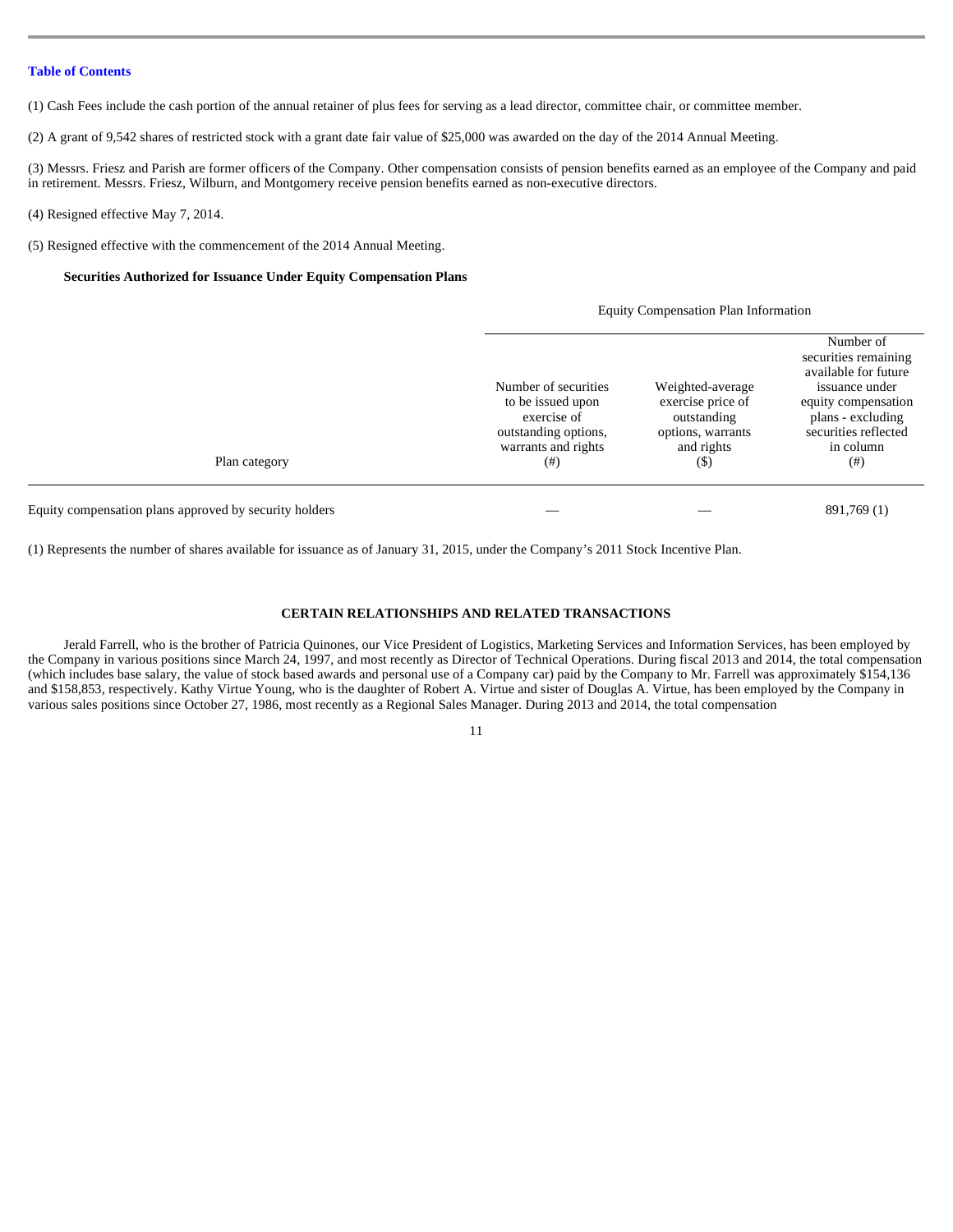(which includes base salary, incentive sales programs, and personal use of a Company car) paid by the Company to Ms. Young was approximately \$138,238 and \$156,279, respectively. In keeping with the Company's policy on Related Party Transactions, the Board and the Audit Committee have reviewed and ratified the terms and circumstances of the transactions at the time such transactions were initiated.

# **REPORT OF THE AUDIT COMMITTEE**

The Board of Directors has adopted a written charter for the Audit Committee, which is available on the Company's website at www.virco.com in the Corporate Governance section of the About Virco webpage. The Audit Committee reviews the Company's financial reporting process on behalf of the Board of Directors. Management has the primary responsibility for the financial statements and the reporting process. The Company's independent registered public accounting firm is responsible for expressing an opinion on the conformity of the Company's audited financial statements with accounting principles generally accepted in the United States.

In this context, the Audit Committee has reviewed and discussed the audited financial statements included in the Company's Annual Report on Form 10-K for the fiscal year ended January 31, 2015, with management and the independent registered public accounting firm, including their judgment of the quality and appropriateness of accounting principles, the reasonableness of significant judgments and the clarity of the disclosures in the financial statements. In addition, the Audit Committee has discussed with the independent registered public accounting firm the matters required to be discussed by Public Company Accounting Oversight Board standards, SEC rules, and other applicable standards. In addition, the Audit Committee has received from the independent registered public accounting firm the written disclosures and letter required by the applicable requirements of the Public Company Accounting Oversight Board regarding the independent registered public accounting firm's communication with the Audit Committee concerning independence, and has discussed with the independent registered public accounting firm the independent registered public accounting firm's independence. The Audit Committee has also considered whether the independent registered public accounting firm's provision of non-audit services to the Company is compatible with the auditors' independence. The Audit Committee also reviewed and discussed with management its report on internal control over financial reporting.

In reliance on the reviews and discussions referred to above, the Audit Committee recommended to the Board of Directors, and the Board of Directors has approved, that the audited financial statements be included in the Company's Annual Report on Form 10-K for the fiscal year ended January 31, 2015, for filing with the Securities and Exchange Commission.

> THE AUDIT COMMITTEE OF THE BOARD OF DIRECTORS Donald Rudkin, Chair Robert Lind Michael DiGregorio

*The report of the Audit Committee shall not be deemed incorporated by reference by any general statement incorporating by reference this proxy statement into any filing under the Securities Act or under the Exchange Act, except to the extent that the Company specifically incorporates this information by reference, and shall not otherwise be deemed filed under such Acts.* 

# **RELATIONSHIP WITH INDEPENDENT REGISTERED PUBLIC ACCOUNTING FIRM**

Ernst & Young LLP audited the Company's financial statements for fiscal 2014 and has been selected by the Audit Committee to audit the Company's financial statements for fiscal 2015. The Audit Committee is directly responsible for the engagement of the independent registered public accounting firm. In making its determination, the Audit Committee reviewed both the audit scope and estimated audit fees for the coming year. Each professional service performed by Ernst & Young LLP during fiscal 2014 was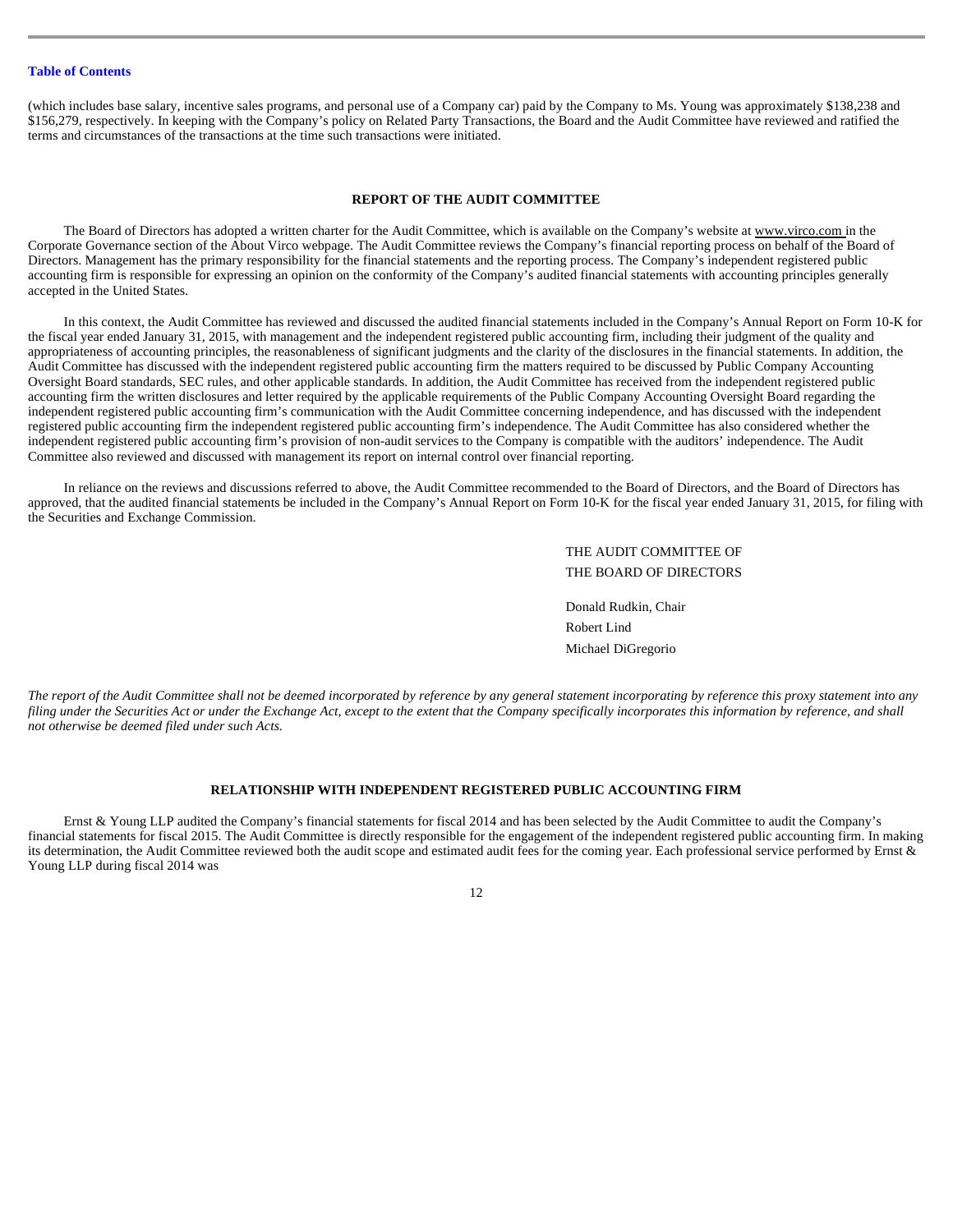reviewed, and the possible effect of such service on the independence of the firm was considered, by the Audit Committee. Representatives of Ernst & Young LLP will be present at the 2015 Annual Meeting and will have an opportunity to make a statement if they desire to do so and will be available to respond to appropriate questions.

The Audit Committee has adopted policies and procedures for pre-approving all audit services, audit-related services, tax services and non-audit services performed by Ernst & Young LLP. Specifically, the Audit Committee has pre-approved the use of Ernst & Young LLP for detailed, specific types of services within the following categories: annual audits, quarterly reviews and statutory audits, preparation of certain corporate tax returns, regulatory implementation and compliance and risk assessment guidance. In each case, the Audit Committee has also set specific annual ranges or limits on the amount of each category of services which the Company would obtain from Ernst & Young LLP, which limits and amounts are established periodically by the Audit Committee. Any proposed services exceeding these levels or amounts require specific pre-approval by the Audit Committee. The Audit Committee monitors the performance of all services provided by the independent registered public accounting firm to determine whether such services are in compliance with the Company's pre-approval policies and procedures.

# **Fees Paid to Ernst & Young LLP**

The following table shows the fees that the Company paid or accrued for the audit and other services provided by Ernst & Young LLP for fiscal years 2014 and 2013. All of the services described in the following fee table were approved in conformity with the Audit Committee's pre-approval process.

|                           |                          | 2013                     |
|---------------------------|--------------------------|--------------------------|
|                           | 2014                     |                          |
|                           | (S                       | $($ \$                   |
| <b>Audit Fees</b>         | 402,700                  | 398,000                  |
| <b>Audit-Related Fees</b> | $\overline{\phantom{0}}$ | $\overline{\phantom{0}}$ |
| Tax Fees                  | $\overline{\phantom{0}}$ | $\overline{\phantom{a}}$ |
| All Other Fees            | $\overline{\phantom{0}}$ | $\overline{\phantom{0}}$ |
| Total                     | 402,700                  | 398,000                  |

*Audit Fees.* Audit fees are the aggregate fees for services of the Company's independent registered public accounting firm for audits of the Company's annual financial statements, and review of the Company's quarterly financial statements included in the Company's Forms 10-Q, and services that are normally provided by the independent registered public accounting firm in connection with statutory and regulatory filings or engagements for those fiscal years.

*Audit-Related Fees.* Audit-related fees are those fees for services provided by the independent registered public accounting firm that are reasonably related to the performance of the audit or review of the Company's financial statements and not included as audit fees.

*Tax Fees.* Tax fees are those fees for services provided by the independent registered public accounting firm, primarily in connection with the Company's tax compliance activities, including technical tax advice related to the preparation of tax returns. There were no tax services provided by the Company's independent registered public accounting firm in 2014 and 2013.

# **OTHER MATTERS**

# **Section 16 (a) Beneficial Ownership Reporting Compliance** *.*

Section 16(a) of the Exchange Act requires the Company's officers, directors and persons who beneficially own more than 10% of any equity security of the Company to file reports of beneficial ownership and changes in beneficial ownership with the Securities and Exchange Commission and to furnish copies of these reports to the Company. Based solely on a review of the copies of the forms that the Company received, and other information available to it, to the best of the Company's knowledge all such reports were timely filed.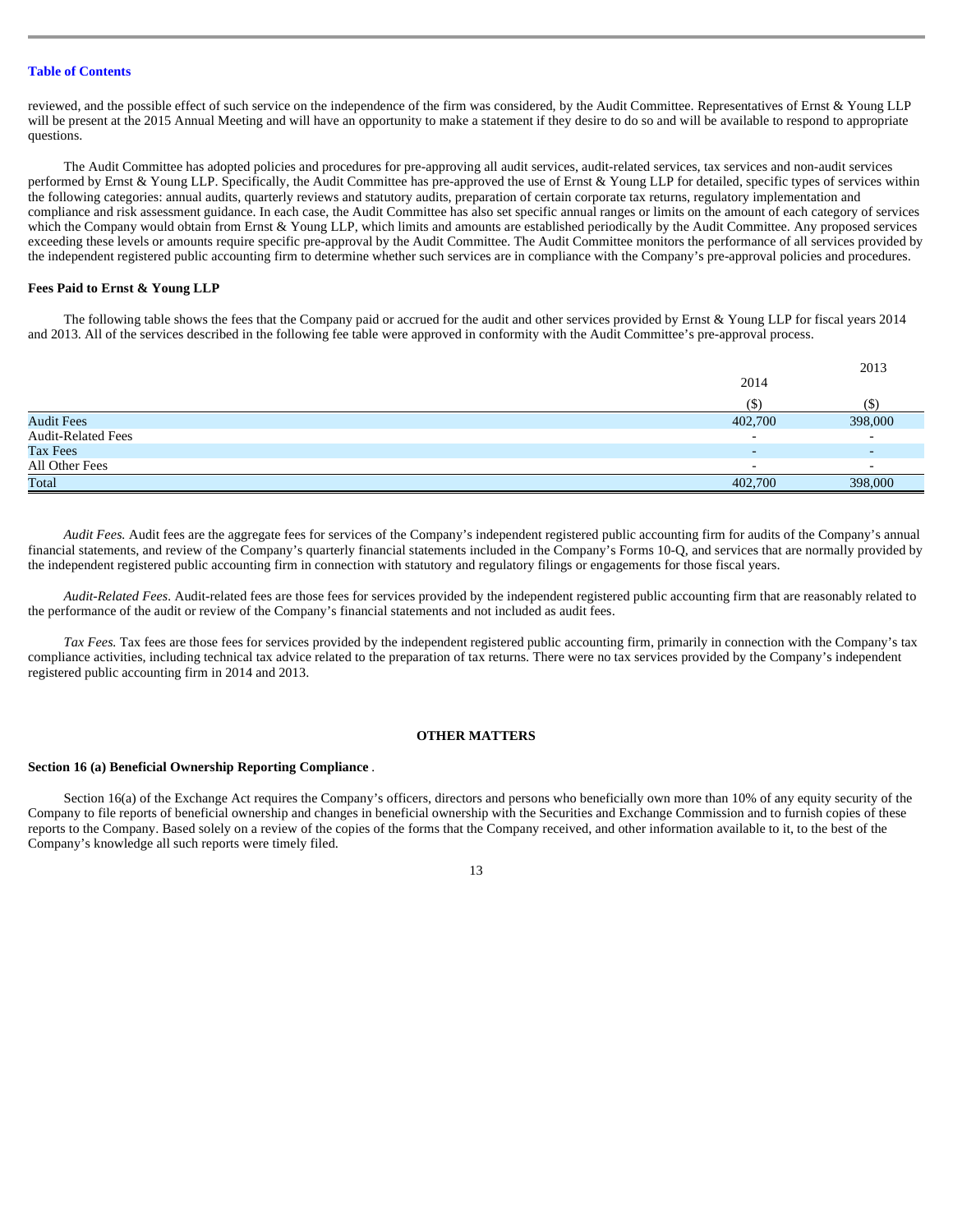#### **2016 Stockholder Proposals.**

If a stockholder wishes to submit a proposal for consideration at the 2016 Annual Meeting and wants that proposal to appear in the Company's proxy statement and form of proxy for that meeting, the proposal must be submitted in writing to the Company's Corporate Secretary at 2027 Harpers Way, Torrance, California 90501, Attention: Robert E. Dose, no later than January 22, 2016, and must comply with all applicable SEC requirements. The submission of a stockholder proposal does not guarantee that it will be included in the Company's Proxy Statement and form of proxy.

The Company's bylaws also establish an advance notice procedure with regard to nominations of persons for election to the Board of Directors and proposals for other business that are not submitted for inclusion in the Proxy Statement and form of proxy but that a stockholder instead wishes to present directly at an Annual Meeting of Stockholders. If a stockholder wishes to submit a nominee or other business for consideration at the 2016 Annual Meeting of Stockholders without including that nominee or proposal in the Company's Proxy Statement and form of proxy, the Company's bylaws require, among other things, that the stockholder submission contain certain information concerning the nominee or other business, as the case may be, and other information specified in the Company's bylaws, and that the stockholder provide the Company with written notice of such nominee or business no later than February 23, 2016, provided that, if the 2016 Annual Meeting of Stockholders is advanced or delayed more than 40 days from the anniversary date of the previous year's annual meeting, such nominee or proposal of other business must be submitted no later than the close of business on the later of the 120th day prior to the 2016 Annual Meeting of Stockholders or the 10th day following the first public announcement of the date of such meeting. If the number of directors to be elected to the Board of Directors is increased and there is no public announcement specifying the size of increase before February 23, 2016, then a stockholder notice will be considered timely only with respect to nominees for new positions created by such increase if submitted not later than the close of business on the 10th day following the first public announcement of such increase. A stockholder notice should be sent to the Company's Corporate Secretary at 2027 Harpers Way, Torrance, California 90501, Attention: Robert E. Dose. Proposals or nominations not meeting the advance notice requirements in the Company's bylaws will not be entertained at the 2016 Annual Meeting of Stockholders. A copy of the full text of the relevant bylaw provisions may be obtained from the Company's filing with the SEC or by writing our Corporate Secretary at the address identified above.

# **Additional Matters Considered at the 2015 Annual Meeting** *.*

The Board of Directors does not know of any matters to be presented at the 2015 Annual Meeting other than as stated herein. If other matters do properly come before the 2015 Annual Meeting, the persons named on the accompanying proxy card will vote the proxies in accordance with their judgment in such matters.

# **Householding** *.*

The Company will deliver only one Proxy Statement and accompanying Annual Report to multiple stockholders sharing an address unless the Company has received contrary instructions from one or more of the stockholders. The Company will undertake to deliver promptly, upon written or oral request, a separate copy of the Proxy Statement and accompanying Annual Report to a stockholder at a shared address to which a single copy of such documents are delivered. A stockholder can notify the Company that the stockholder wishes to receive a separate copy of the Proxy Statement and/or Annual Report by contacting the Company's Corporate Secretary at 2027 Harpers Way, Torrance, California 90501 or at (310) 553-0474. Similarly, stockholders sharing an address who are receiving multiple copies of the Proxy Statement and accompanying Annual Report may request delivery of a single copy of the Proxy Statement and/or Annual Report by contacting the Company at the address set forth above or at (310) 533-0474.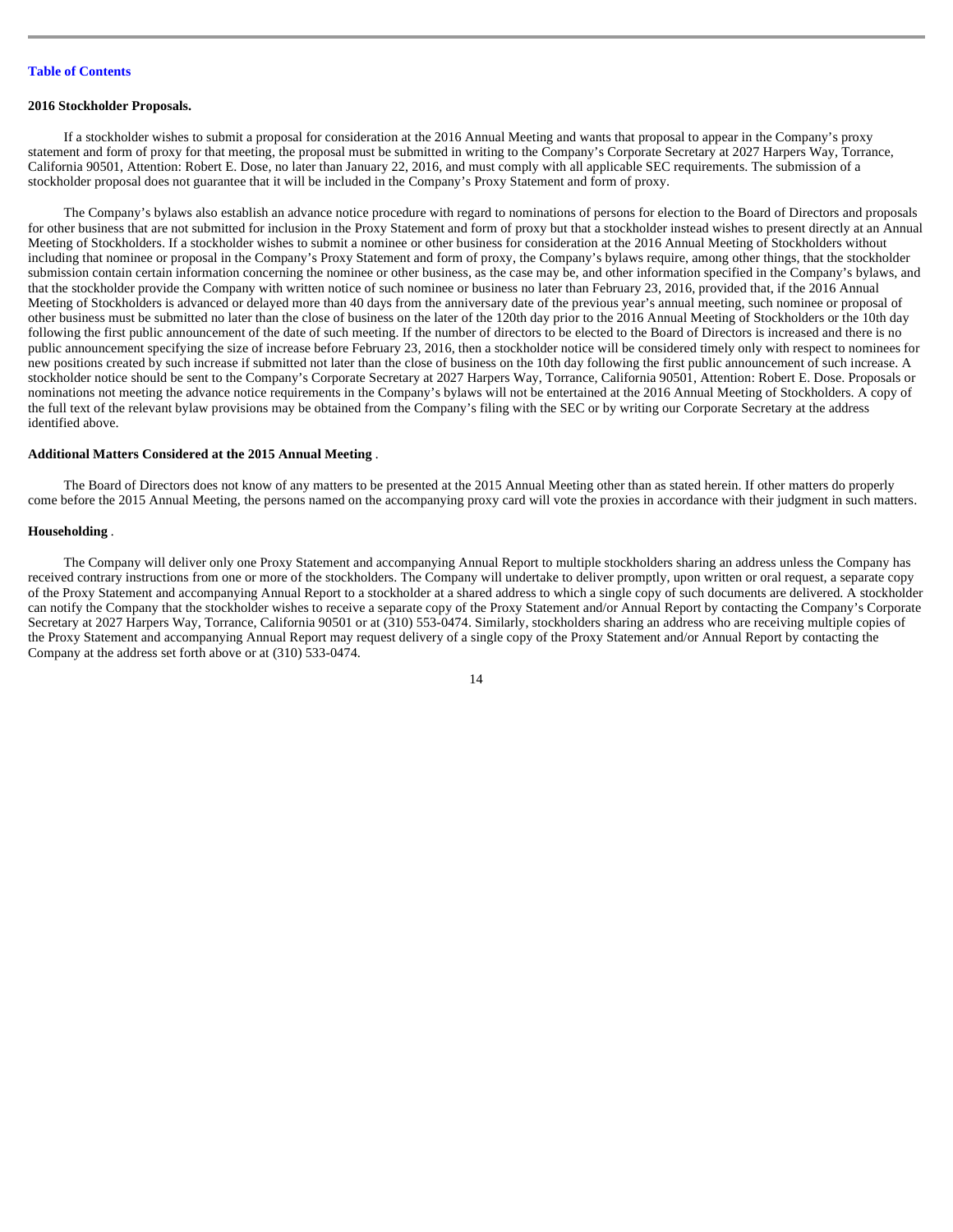# **Availability of Annual Report** *.*

The Annual Report to Stockholders of the Company for the fiscal year ended January 31, 2015, is being mailed to stockholders concurrently herewith and is also available online at www.virco.com. The Company will also provide without charge a copy of its Annual Report on Form 10-K, including financial **statements and related schedules, filed with the Securities and Exchange Commission, upon written or oral request from any person who was a holder of record, or who represents in good faith that he/she was a beneficial owner, of common stock of the Company on April 30, 2015. Any such request shall be addressed to the Company at 2027 Harpers Way, Torrance, California 90501, Attention: Robert E. Dose, Secretary or by calling (310) 533-0474.** 

By Order of the Board of Directors

/s/ ROBERT E. DOSE

Robert E. Dose *Secretary* 

Torrance, California May 18, 2015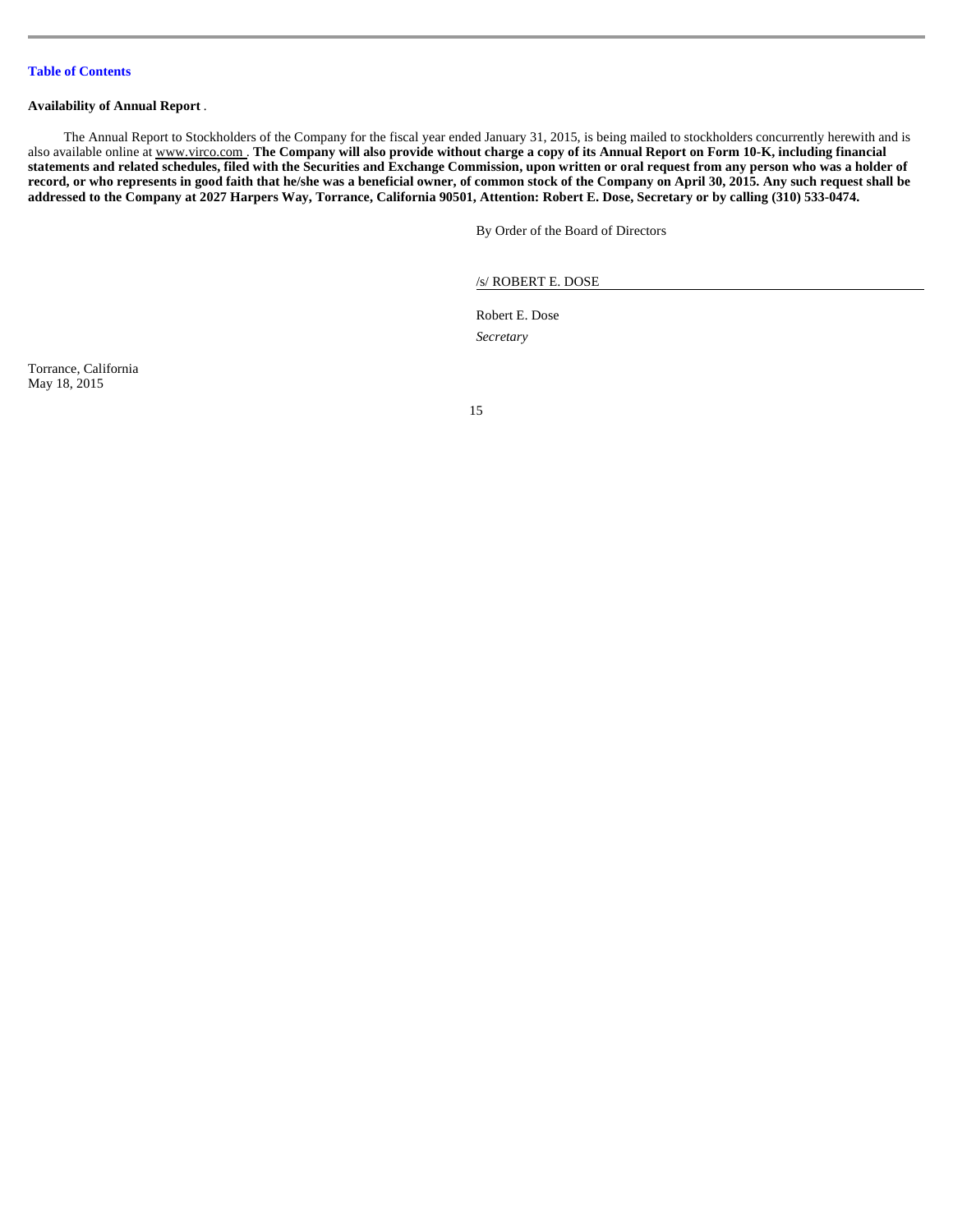| <b>VIRCO MFG. CORPORATION</b><br>000004<br>IMPORTANT ANNUAL MEETING INFORMATION<br>ENDORSEMENT LINE<br><b>SACKPACK</b><br>اسللتما ببانيا ببانيا ببانيا ببانيا بالملتالينيا<br>MR A SAMPLE<br>DESIGNATION (IF ANY)<br>ADD 1<br>ADD <sub>2</sub><br>ADD <sub>3</sub><br>ADD 4<br>ADD 5<br>ADD 6 | 0199458780<br>000000000.000000 ext<br>000000000.000000 ext<br>000000000.000000 ext<br>000000000.000000 ext<br>000000000.000000 ext<br>000000000.000000 ext<br><b>Electronic Voting Instructions</b><br>Available 24 hours a day, 7 days a week!<br>Instead of mailing your proxy, you may choose one of the voting<br>methods outlined below to vote your proxy.<br>VALIDATION DETAILS ARE LOCATED BELOW IN THE TITLE BAR.<br>Proxies submitted by the Internet or telephone must be received by<br>11:59 p.m., Eastern Time, on June 21, 2015.<br>Vote by Internet<br>्त्राणि<br>· Go to www.investorvote.com/virc<br>. Or scan the QR code with your smartphone<br>. Follow the steps outlined on the secure website |
|-----------------------------------------------------------------------------------------------------------------------------------------------------------------------------------------------------------------------------------------------------------------------------------------------|------------------------------------------------------------------------------------------------------------------------------------------------------------------------------------------------------------------------------------------------------------------------------------------------------------------------------------------------------------------------------------------------------------------------------------------------------------------------------------------------------------------------------------------------------------------------------------------------------------------------------------------------------------------------------------------------------------------------|
| Using a black ink pen, mark your votes with an X as shown in<br>X<br>this example. Please do not write outside the designated areas.                                                                                                                                                          | Vote by telephone<br>. Call toll free 1-800-652-VOTE (8683) within the USA, US territories &<br>Canada on a touch tone telephone.<br>· Follow the instructions provided by the recorded message                                                                                                                                                                                                                                                                                                                                                                                                                                                                                                                        |
| <b>Annual Meeting Proxy Card</b>                                                                                                                                                                                                                                                              | 1234 5678<br>9012<br>345                                                                                                                                                                                                                                                                                                                                                                                                                                                                                                                                                                                                                                                                                               |
| 01 - Robert A. Virtue                                                                                                                                                                                                                                                                         | Proposals - The Board of Directors recommends a vote FOR all the nominees listed in proposal 1 and FOR proposal 2.                                                                                                                                                                                                                                                                                                                                                                                                                                                                                                                                                                                                     |
| 1. Elect the following nominees for a term ending at the 2015 Annual Meeting of Stockholders:<br>02 - Donald R. Rudkin<br>Mark here to vote<br>Mark here to WITHHOLD<br>FOR all nominees.<br>vote from all nominees                                                                           | For All EXCEPT - To withhold authority to vote for any<br>nominee(s), write the name(s) of such nominee(s) below.                                                                                                                                                                                                                                                                                                                                                                                                                                                                                                                                                                                                      |
| For<br>Against Abstain<br>2. Ratification of the appointment of Emst & Young LLP as<br>the Company's independent registered public<br>accounting firm for fiscal year 2015.<br><b>B</b> Non-Voting Items                                                                                      |                                                                                                                                                                                                                                                                                                                                                                                                                                                                                                                                                                                                                                                                                                                        |
| Change of Address - Please print new address below.                                                                                                                                                                                                                                           | Comments - Please print your comments below.                                                                                                                                                                                                                                                                                                                                                                                                                                                                                                                                                                                                                                                                           |
| Authorized Signatures - This section must be completed for your vote to be counted. - Date and Sign Below<br>Date (mm/dd/yyyy) -- Please print date below.                                                                                                                                    | NOTE: Please sign as name appears hereon. Joint owners should each sign. When signing as attorney, executor, administrator, trustee or guardian, please give full title as such.<br>Signature 1 - Please keep signature within the box.<br>Signature 2 - Please keep signature within the box.                                                                                                                                                                                                                                                                                                                                                                                                                         |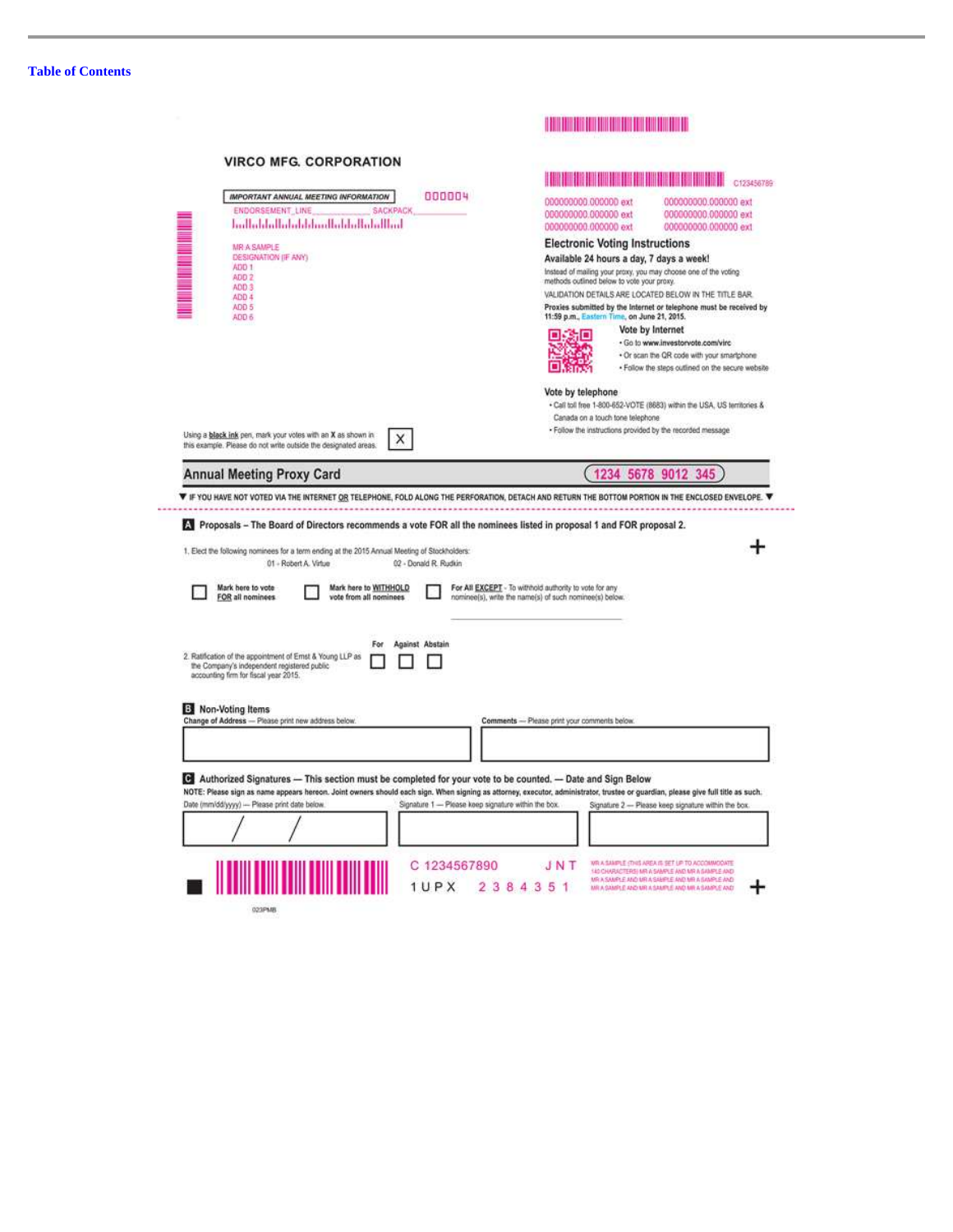Important Notice Regarding the Internet Availability of Proxy Materials for the Annual Meeting of Stockholders to be Held on June 22, 2015. The Proxy Statement and the 2014 Annual Report to Stockholders are available at: http://service.virco.com/financialinfo

▼ IF YOU HAVE NOT VOTED VIA THE INTERNET OR TELEPHONE, FOLD ALONG THE PERFORATION, DETACH AND RETURN THE BOTTOM PORTION IN THE ENCLOSED ENVELOPE. ▼ 

# Proxy - VIRCO MFG. CORPORATION

2015 Annual Meeting of Stockholders - June 22, 2015

# THIS PROXY IS SOLICITED BY THE BOARD OF DIRECTORS OF **VIRCO MFG. CORPORATION**

The undersigned hereby appoints each of Robert A. Virtue, Douglas A. Virtue and Robert E. Dose, or any of them, with power to act without the other and with power of substitution, as provies and attorneys-in-fact and hereby authorizes them to represent and vote, as provided on the other side, all the shares of Common Stock of Virco Mfg. Corporation (the "Company") which the undersigned is entitied to vote, and, in their discretion, to vote upon such other business as may properly come before the 2015 Annual would possess if present at the Annual Meeting.

THIS PROXY WILL BE VOTED AS DIRECTED, OR IF NO DIRECTION IS INDICATED, WILL BE VOTED "FOR" PROPOSAL 1, THE ELECTION OF ALL NOMINEES TO THE<br>BOARD OF DIRECTORS, "FOR" PROPOSAL 2, RATIFICATION OF THE SELECTION OF ERNST & YOUN PUBLIC ACCOUNTING FIRM FOR FISCAL YEAR 2015, AND IN THE DISCRETION OF THE HOLDERS OF THE PROXY ON ANY OTHER BUSINESS THAT MAY PROPERLY COME BEFORE THE ANNUAL MEETING IN THE DISCRETION OF THE HOLDERS OF THE PROXY.

(Continued and to be marked, dated and signed, on the other side)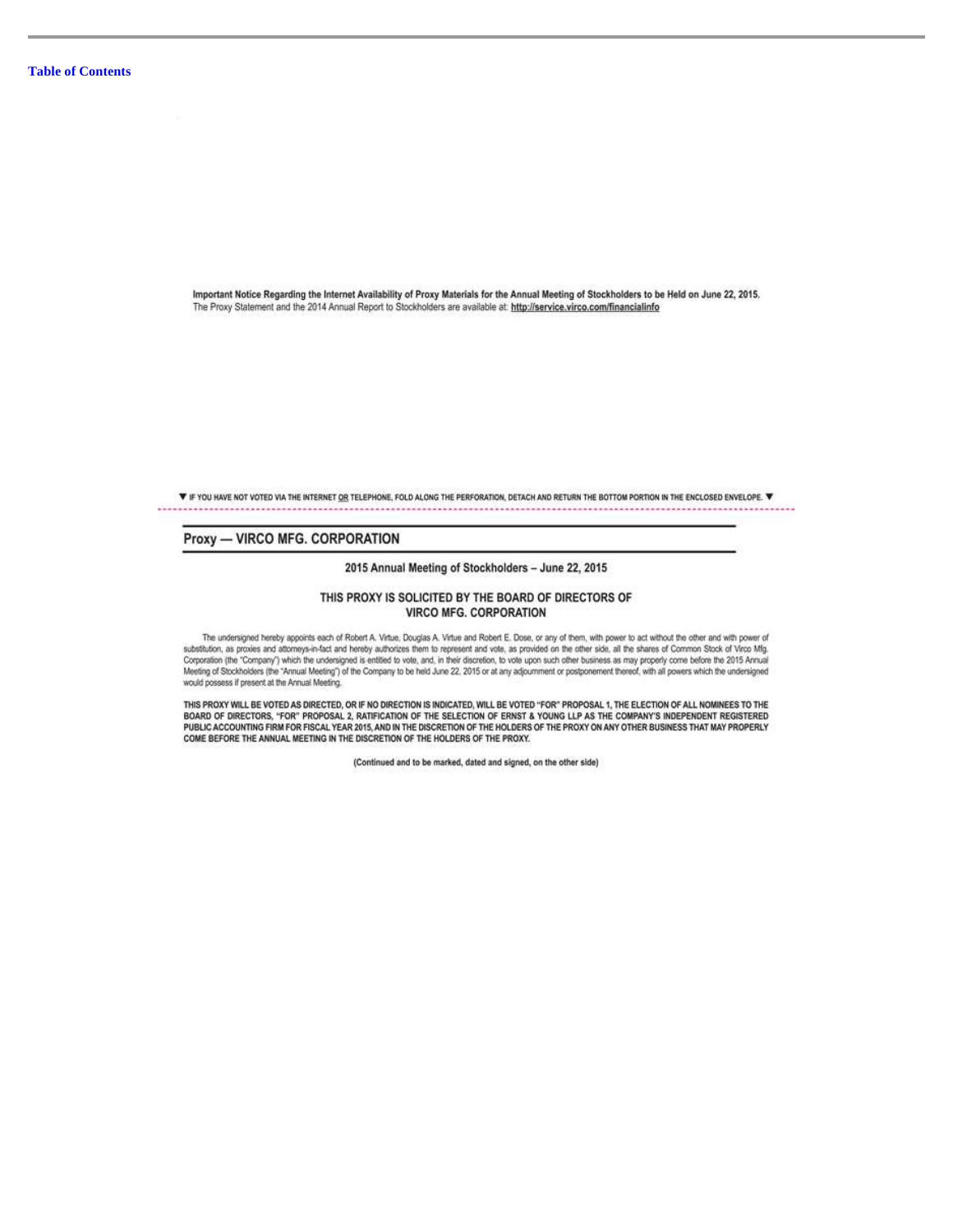|                                                                                                                                 | <b>VIRCO MFG. CORPORATION</b>                                                                                          |                                                                                                                    |                                                                                                                                                                                  |  |
|---------------------------------------------------------------------------------------------------------------------------------|------------------------------------------------------------------------------------------------------------------------|--------------------------------------------------------------------------------------------------------------------|----------------------------------------------------------------------------------------------------------------------------------------------------------------------------------|--|
|                                                                                                                                 | IMPORTANT ANNUAL MEETING INFORMATION                                                                                   |                                                                                                                    |                                                                                                                                                                                  |  |
| n de la composição de la composição de la composição de la composição de la composição de la composição de la                   |                                                                                                                        |                                                                                                                    |                                                                                                                                                                                  |  |
|                                                                                                                                 |                                                                                                                        |                                                                                                                    |                                                                                                                                                                                  |  |
|                                                                                                                                 |                                                                                                                        |                                                                                                                    |                                                                                                                                                                                  |  |
|                                                                                                                                 |                                                                                                                        |                                                                                                                    |                                                                                                                                                                                  |  |
|                                                                                                                                 |                                                                                                                        |                                                                                                                    |                                                                                                                                                                                  |  |
|                                                                                                                                 |                                                                                                                        |                                                                                                                    |                                                                                                                                                                                  |  |
| Using a black ink pen, mark your votes with an X as shown in<br>this example. Please do not write outside the designated areas. |                                                                                                                        | ×                                                                                                                  |                                                                                                                                                                                  |  |
| <b>Annual Meeting Proxy Card</b>                                                                                                |                                                                                                                        |                                                                                                                    |                                                                                                                                                                                  |  |
|                                                                                                                                 |                                                                                                                        |                                                                                                                    |                                                                                                                                                                                  |  |
|                                                                                                                                 |                                                                                                                        | $\Psi$ please fold along the perforation, detach and return the bottom portion in the enclosed envelope. $\Psi$    |                                                                                                                                                                                  |  |
|                                                                                                                                 |                                                                                                                        | Proposals - The Board of Directors recommends a vote FOR all the nominees listed in proposal 1 and FOR proposal 2. |                                                                                                                                                                                  |  |
|                                                                                                                                 | 1. Elect the following nominees for a term ending at the 2015 Annual Meeting of Stockholders:<br>01 - Robert A. Virtue | 02 - Donald R. Rudkin                                                                                              |                                                                                                                                                                                  |  |
| Mark here to vote                                                                                                               | Mark here to WITHHOLD                                                                                                  | For All EXCEPT - To withhold authority to vote for any                                                             |                                                                                                                                                                                  |  |
| FOR all nominees                                                                                                                | vote from all nominees                                                                                                 | nominee(s), write the name(s) of such nominee(s) below.                                                            |                                                                                                                                                                                  |  |
|                                                                                                                                 |                                                                                                                        |                                                                                                                    |                                                                                                                                                                                  |  |
|                                                                                                                                 |                                                                                                                        |                                                                                                                    |                                                                                                                                                                                  |  |
|                                                                                                                                 | For                                                                                                                    | <b>Against Abstain</b>                                                                                             |                                                                                                                                                                                  |  |
| the Company's independent registered public<br>accounting firm for fiscal year 2015.                                            |                                                                                                                        |                                                                                                                    |                                                                                                                                                                                  |  |
|                                                                                                                                 |                                                                                                                        |                                                                                                                    |                                                                                                                                                                                  |  |
|                                                                                                                                 |                                                                                                                        |                                                                                                                    |                                                                                                                                                                                  |  |
|                                                                                                                                 |                                                                                                                        |                                                                                                                    |                                                                                                                                                                                  |  |
|                                                                                                                                 |                                                                                                                        |                                                                                                                    |                                                                                                                                                                                  |  |
|                                                                                                                                 |                                                                                                                        | 13 Authorized Signatures - This section must be completed for your vote to be counted. - Date and Sign Below       | NOTE: Please sign as name appears hereon. Joint owners should each sign. When signing as attorney, executor, administrator, trustee or guardian, please give full title as such. |  |
|                                                                                                                                 |                                                                                                                        | Signature 1 - Please keep signature within the box.                                                                | Signature 2 - Please keep signature within the box.                                                                                                                              |  |
|                                                                                                                                 |                                                                                                                        |                                                                                                                    |                                                                                                                                                                                  |  |
| 2. Ratification of the appointment of Emst & Young LLP as<br>Date (mm/dd/yyyy) -- Please print date below.                      |                                                                                                                        |                                                                                                                    |                                                                                                                                                                                  |  |
|                                                                                                                                 |                                                                                                                        | 1UPX 2384352                                                                                                       |                                                                                                                                                                                  |  |

A BOL DOLLARS BOL BOL BOL DOLLARS BOL BOL BOL BOL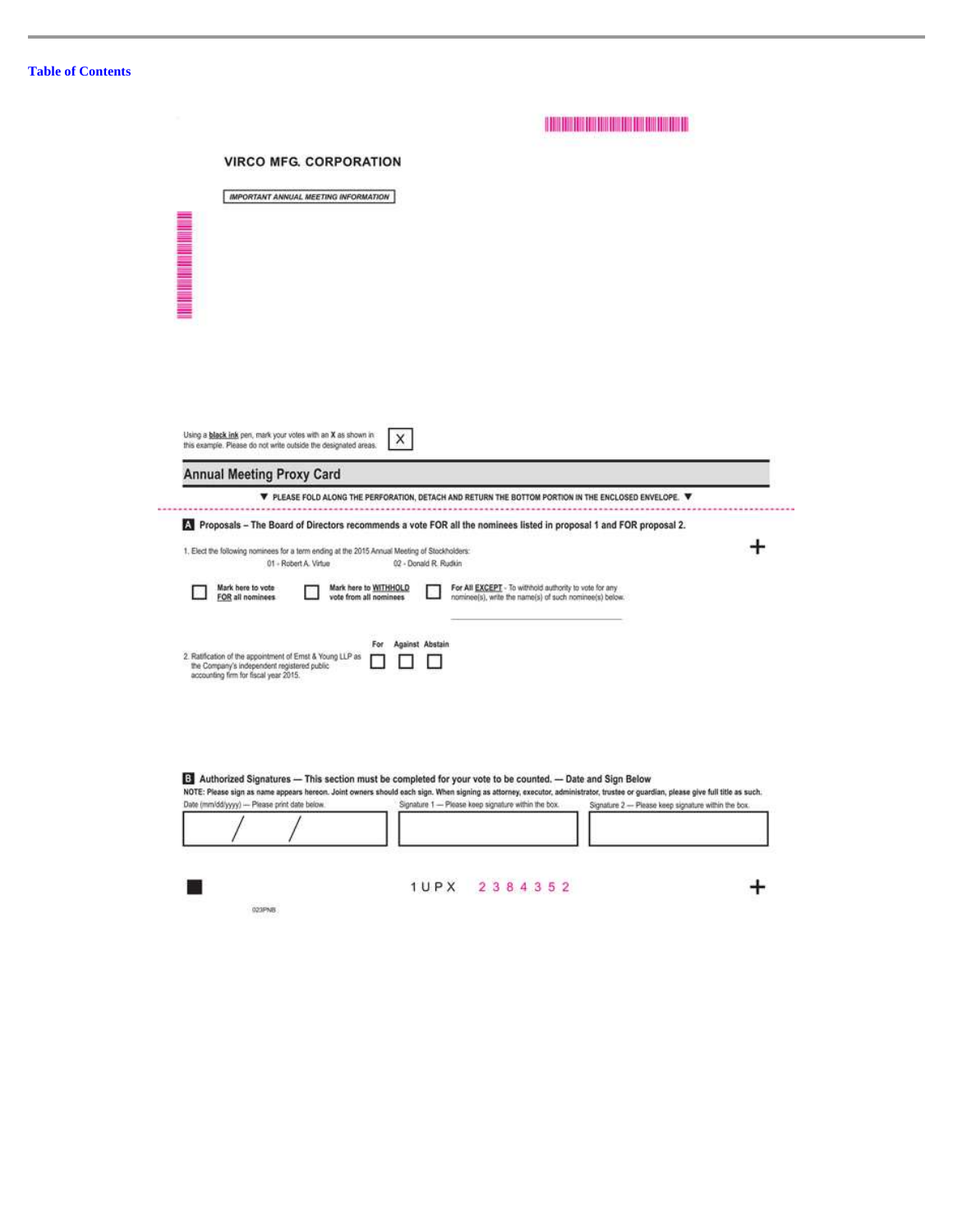Important Notice Regarding the Internet Availability of Proxy Materials for the Annual Meeting of Stockholders to be Held on June 22, 2015. The Proxy Statement and the 2014 Annual Report to Stockholders are available at: http://service.virco.com/financialinfo

> ▼ PLEASE FOLD ALONG THE PERFORATION, DETACH AND RETURN THE BOTTOM PORTION IN THE ENCLOSED ENVELOPE. ▼ ....................

# Proxy - VIRCO MFG. CORPORATION

2015 Annual Meeting of Stockholders - June 22, 2015

# THIS PROXY IS SOLICITED BY THE BOARD OF DIRECTORS OF **VIRCO MFG. CORPORATION**

The undersigned hereby appoints each of Robert A. Virtue, Douglas A. Virtue and Robert E. Dose, or any of them, with power to act without the other and with power of substitution, as provies and attorneys-in-fact and hereby authorizes them to represent and vote, as provided on the other side, all the shares of Common Stock of Virco Mfg. Corporation (the "Company") which the undersigned is entitied to vote, and, in their discretion, to vote upon such other business as may properly come before the 2015 Annual would possess if present at the Annual Meeting.

THIS PROXY WILL BE VOTED AS DIRECTED, OR IF NO DIRECTION IS INDICATED, WILL BE VOTED "FOR" PROPOSAL 1, THE ELECTION OF ALL NOMINEES TO THE<br>BOARD OF DIRECTORS, "FOR" PROPOSAL 2, RATIFICATION OF THE SELECTION OF ERNST & YOUN PUBLIC ACCOUNTING FIRM FOR FISCAL YEAR 2015, AND IN THE DISCRETION OF THE HOLDERS OF THE PROXY ON ANY OTHER BUSINESS THAT MAY PROPERLY COME BEFORE THE ANNUAL MEETING IN THE DISCRETION OF THE HOLDERS OF THE PROXY.

(Continued and to be marked, dated and signed, on the other side)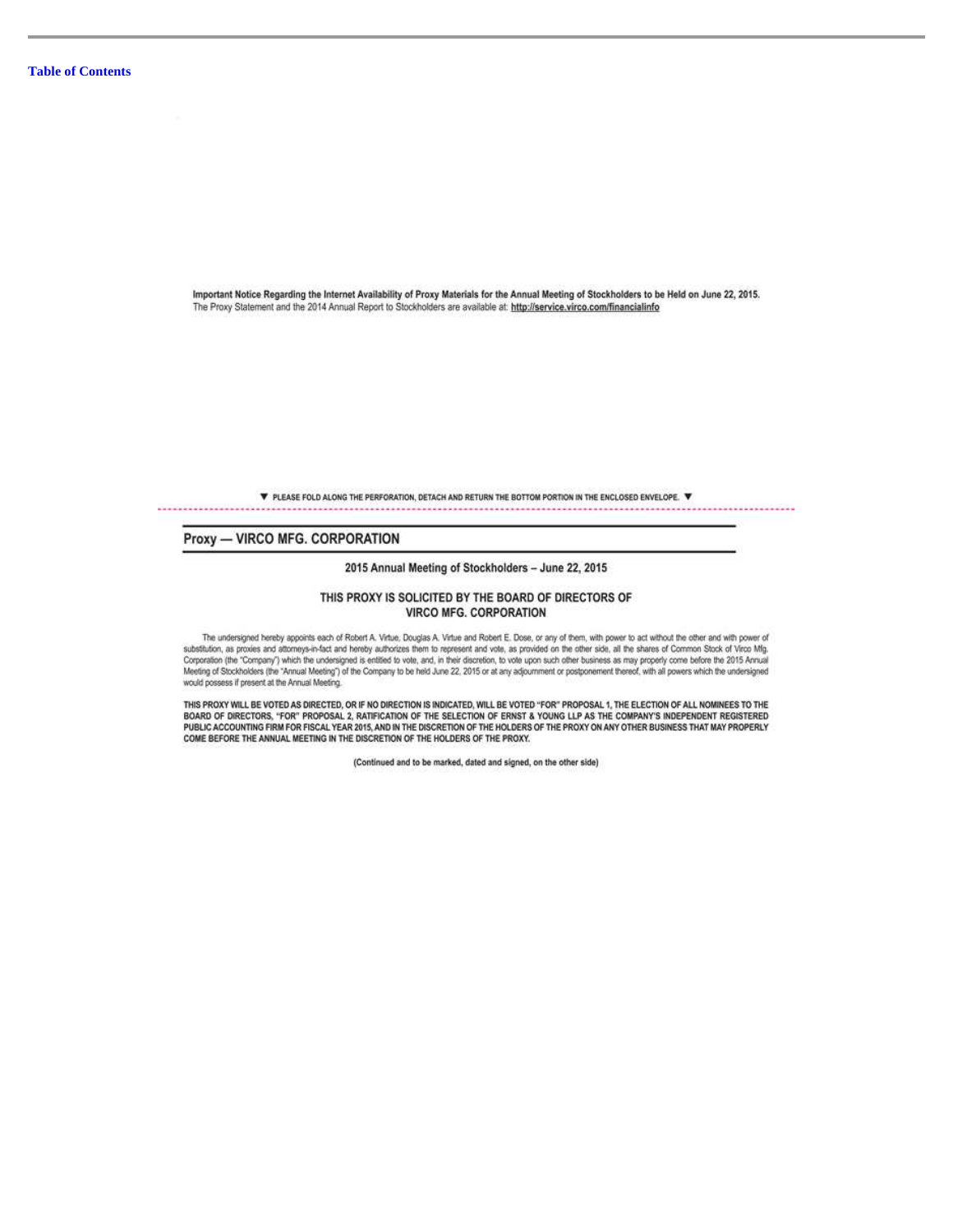

See back for details.

**UNITED** 

A copy of Matthew Crawford's Shop **Class As Soulcraft** is also available just for the asking.